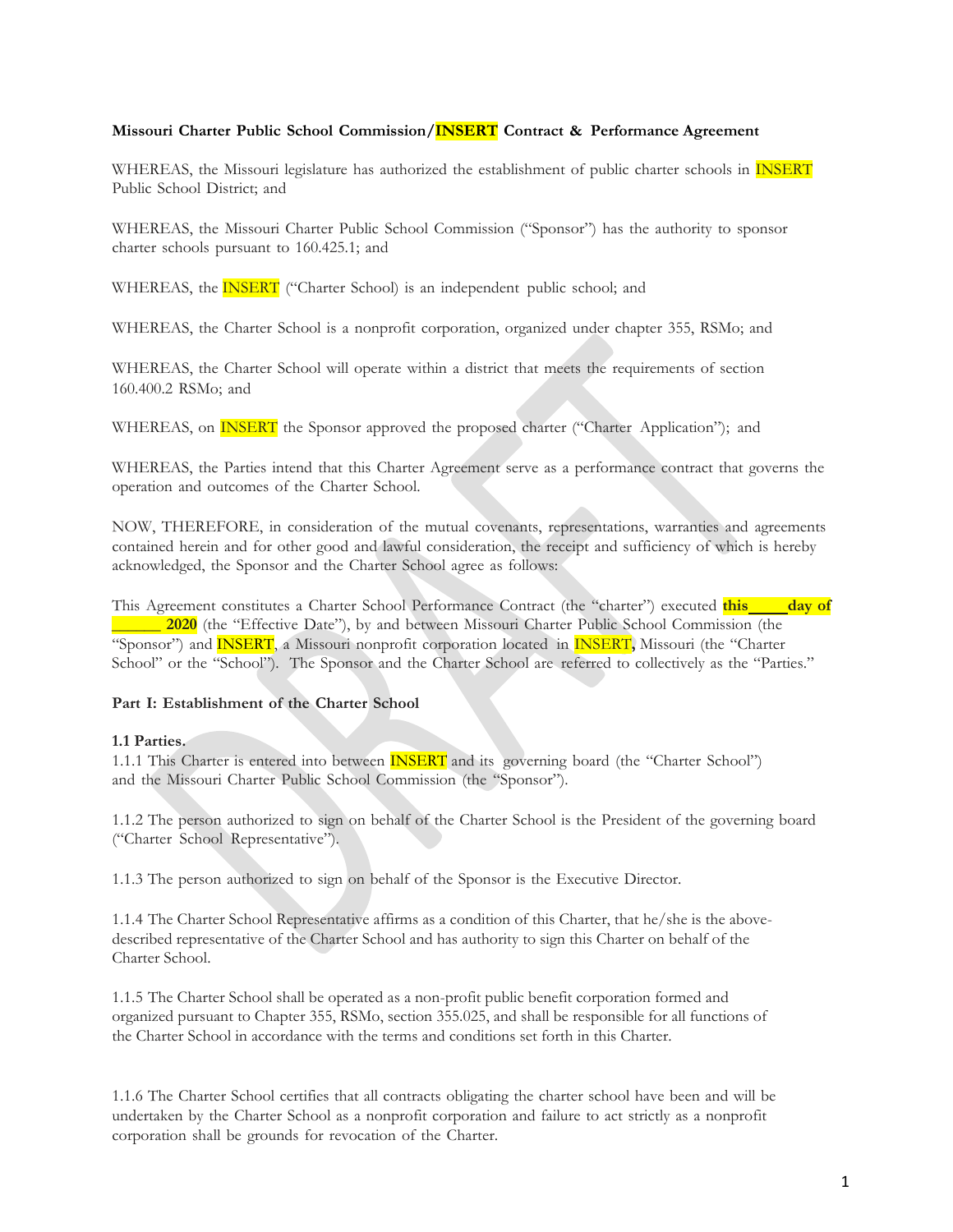1.1.7 No material amendment to this Charter shall be valid without the approval of the governing board of the Charter School and Sponsor.

1.1.8 Charter School Governing Board.

1.1.8.1 The Charter School's governing board members shall be treated as if they were regularly and duly elected members of school boards in any public school district in the state for purposes of liability for acts while in office.

1.1.8.2 The Charter School affirms, as a condition of this Charter, that the Charter School's governing board members receive no compensation other than reimbursement of actual expenses incurred while fulfilling duties as a member of such a board.

1.1.8.3 The Charter School shall complete a criminal background check and a child abuse registry check for each prospective board member as a condition of nomination to the governing board. Upon completion of such checks, the Charter School shall promptly notify the Sponsor of the results.

1.1.8.4 No member of the governing board shall hold any office or employment from the board or the Charter School while serving as a governing board member.

1.1.8.5 No member of the governing board shall have any substantial interest, as defined in section 105.450, RSMo, in any entity employed by or contracting with the board.

1.1.8.6 No member of the governing board shall be an employee of a company that provides substantial services to the Charter School.

1.1.8.7 The Charter School affirms, as a condition of this Charter, that it will adhere to a duly adopted conflict of interest policy, including provisions related to nepotism and consistent with the provisions of this section and of applicable law.

1.1.8.8 On or before the first day of the Charter School's fiscal year, the School shall provide the Sponsor a current list of directors and officers including their home and business addresses.

1.1.8.9 Notwithstanding the foregoing subsection, the Charter School shall provide the Sponsor immediate notice of any change in the composition of the Charter School's governing board directors or officers including the name, home and business addresses, and resume of any new directors and officers.

#### **1.2 Location.**

1.2.1 The Charter School shall provide educational services, including delivery of instruction, at the following Location: **TO BE DETERMINED.**

1.2.2 Any change in the Location shall constitute a material change to this Charter and shall require advance written Notification to the Sponsor.

1.2.3 The Charter School shall not operate in more than one location per school without the prior approval of the Sponsor.

1.2.4 The Location of the Charter School must at all times meet the requirements of section 160.400.2, RSMo.

1.2.5 The Location of the Charter School shall be determined by **INSERT**. In the event that a location is not yet determined by this date, the Sponsor reserves the right to enforce any of the consequences for failure to meet Pre-Opening Requirements including prohibiting the Charter School from commencing instruction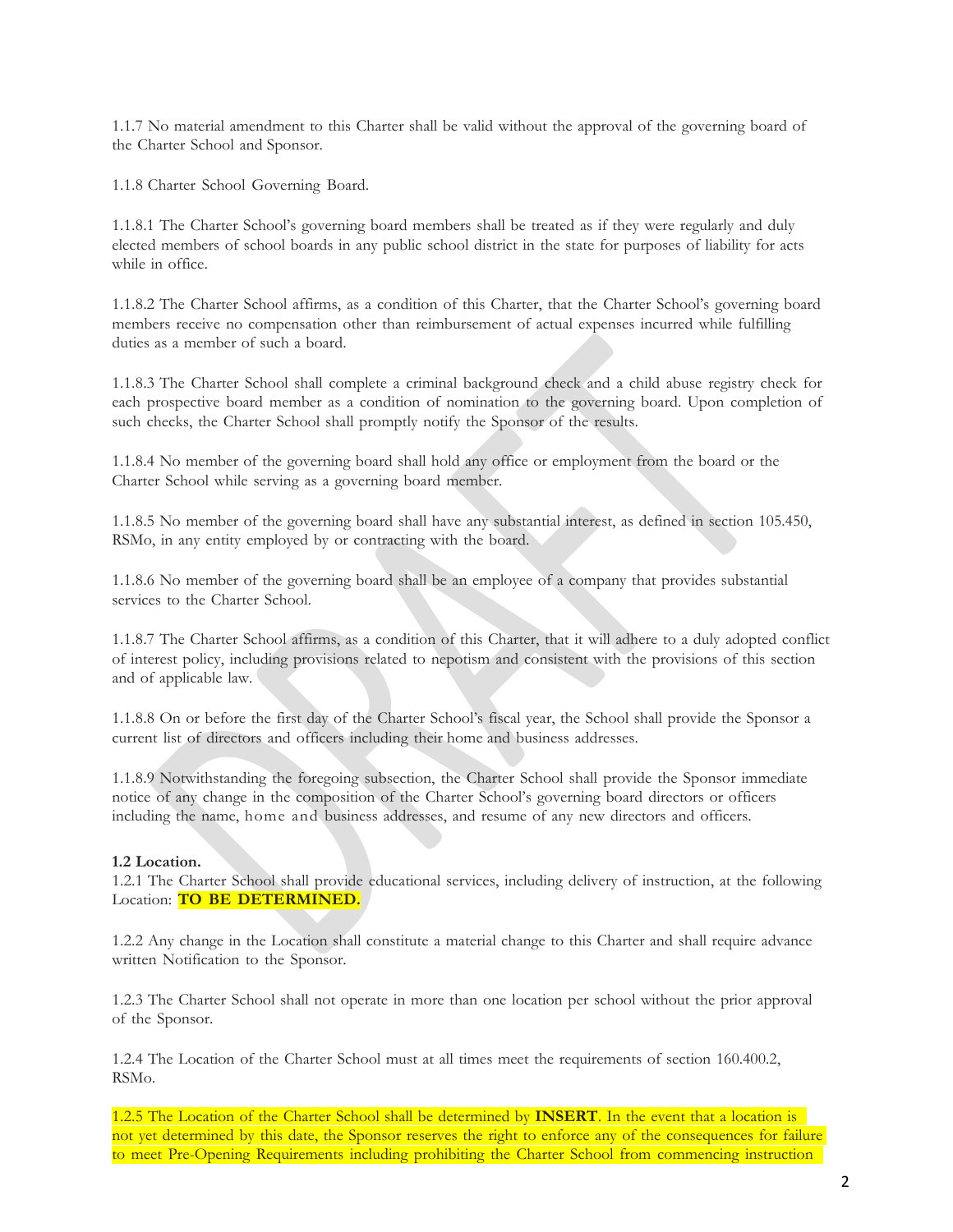until the start of the succeeding school year. Notwithstanding the immediately foregoing, the Sponsor may waive or modify the restrictions contained therein upon good cause shown.

### **1.3 Facilities.**

1.3.1 The building(s) in which the Charter School is to be located shall be known as the Charter School's Facilities (the "Facilities").

1.3.2 The Sponsor or its designee may, at the Sponsor's discretion, conduct a health and safety inspection of the proposed Facilities.

1.3.3 The Facilities shall meet all applicable health, safety and fire code requirements and shall be of sufficient size to safely house anticipated enrollment, including but not limited to:

- Submission of a valid Certificate of Occupancy or Temporary Certificate of Occupancy for the new Facilities at least thirty (30) days prior to the first day of occupancy;
- Evidence that the Facilities meet applicable health, safety and fire code requirements; and
- Evidence that the Facilities are of sufficient size to safely house anticipated enrollment.

1.3.4 All Facilities shall conform with applicable provisions of the Americans with Disabilities Act and any other federal or state requirements applicable to charter schools.

1.3.5 The Charter School's purchase, lease or relocation of different Facilities shall constitute a material change to this Charter and shall be subject to the following conditions:

- Notification to the Sponsor;
- Submission of a valid Certificate of Occupancy or Temporary Certificate of Occupancy for the new Facilities at least thirty (30) days prior to the first day of occupancy;
- Evidence that the Facilities meet applicable health, safety and fire code requirements; and
- Evidence that the Facilities are of sufficient size to safely house anticipated enrollment.

1.3.6 Pursuant to the Pre-Opening Requirements set out in the Monitoring Plan, the Charter School shall provide the Sponsor with a written, signed copy of the lease, purchase agreement and/or other such facilities agreement (the "Facilities Agreement") for the primary facilities and any ancillary facilities identified by the Charter School and such certificates and permissions as are necessary to operate the Charter School in the proposed Facilities for at least the first year of the School's operation.

1.3.7 In the event that an adequate Facilities Agreement and/or necessary certificates and permits are not in place by the date established in the Pre-Opening Requirements, the Charter School may not provide instruction at the Facilities. In such event, the Sponsor reserves the right to enforce any of the consequences for failure to meet Pre-Opening Requirements including prohibiting the Charter School from commencing instruction until the start of the succeeding school year. Notwithstanding the immediately foregoing, the Sponsor may waive or modify the restrictions contained therein upon good cause shown.

#### **1.4 Pre-Opening.**

Failure to timely fulfill any material term of the Pre-Opening Requirements shall be considered a breach of material compliance with the Charter pursuant to sections 160.405.7 and 160.405.8, RSMo, and shall be grounds for Sponsor intervention. Notwithstanding the immediately foregoing, the Sponsor may waive or modify the restrictions contained therein or may grant the Charter School an additional planning year upon good cause shown.

#### **1.5 Closure.**

In the event that the Charter School is required to cease operation for any reason, including but not limited to non-renewal, revocation, or voluntary surrender of the Charter, the Charter School shall comply with the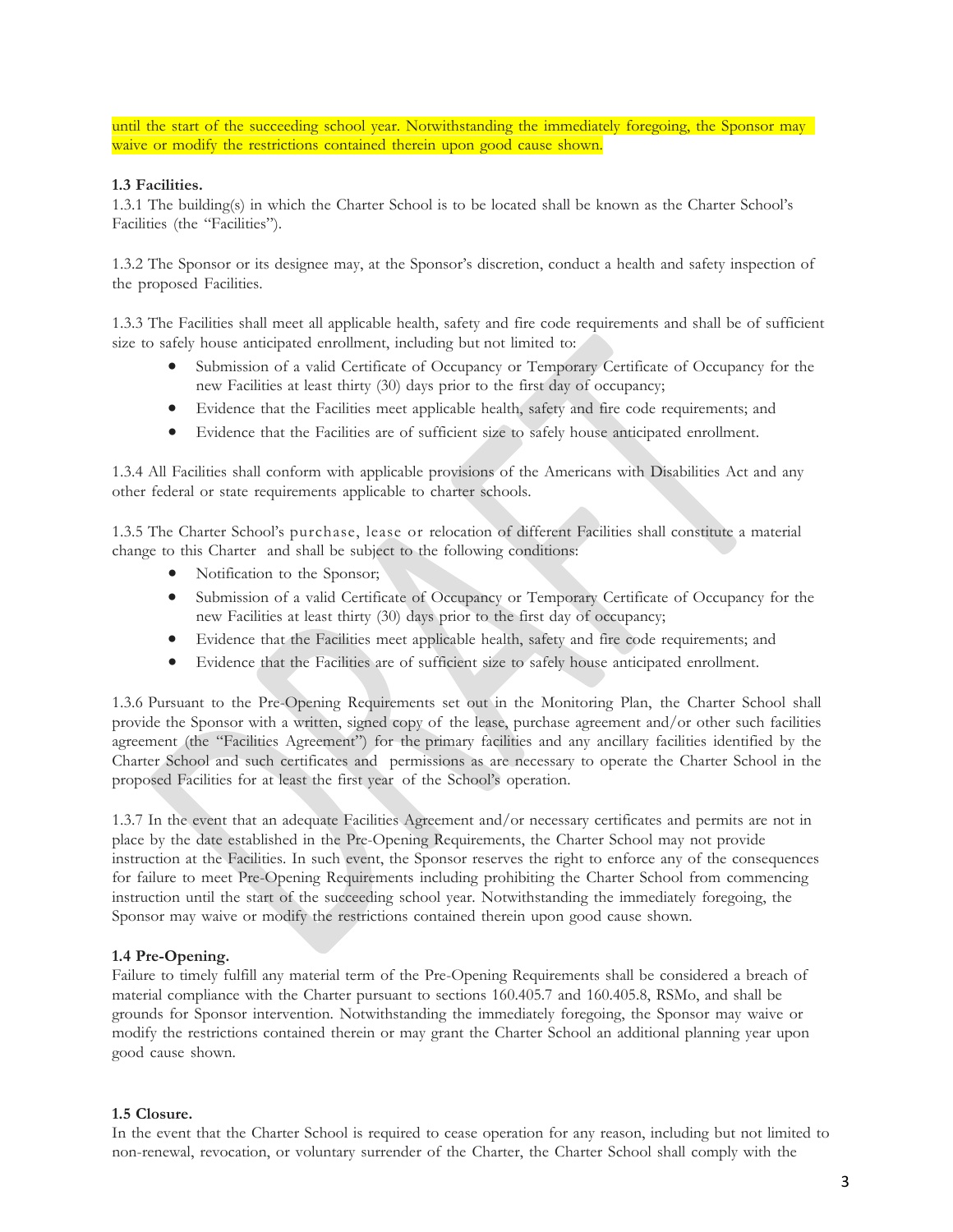Sponsor's school closure requirements.

# **Part 2: School Operation**

### **2.1 Mission Statement.**

The Charter School's Mission Statement shall be as presented in the approved application. Any change to that Mission Statement shall be a material amendment to this Charter and subject to Sponsor approval.

# **2.2 Term of the Charter.**

The Term of this Charter shall be five (5) years and begins the fiscal year in which students are first enrolled. The Charter School and Sponsor have mutually agreed that if performance benchmarks are not met, the school will not be eligible for contract renewal and the School will voluntarily relinquish its Charter at the end of the **INSERT** school year.

# **2.3 Purpose.**

The Charter School is intended to operate consistent with the terms of this Charter and applicable law; be governed and managed in a financially prudent manner; and achieve the pupil outcomes set out in this Charter.

# **2.4 Renewal.**

This Charter shall be renewable. The Sponsor shall make renewal decisions consistent with the performance indicators set out in the Monitoring Plan including but not limited to DESE-established accountability requirements and consequences.

2.4. 1 The Charter School and Sponsor mutually agree if the Commission determines the performance benchmarks outlined in Section A.7 and Appendix INSERT of the charter application and Exhibit A in this contract are not met the Charter School shall not be eligible for contract renewal and the Charter School will voluntarily relinquish its Charter at the end of the contract term.

# **2.5 Age; Grade Range; Number of Students.**

The Charter School shall provide instruction to pupils in such grades and numbers in each year of operation under the Charter as described in the Charter Application.

2.5.1 Enrollment projections for the Charter School shall be as follows: Year 1 - Grades **INSERT** serving **INSERT** students in **INSERT** (#) school (one LEA) Year 2 - Grades **INSERT** serving **INSERT** students in **INSERT** (#) school (one LEA) Year 3 - Grades **INSERT** serving **INSERT** students in **INSERT** (#) school (one LEA) Year 4 - Grades **INSERT** serving **INSERT** students in **INSERT** (#) school (one LEA)) Year 5 - Grades **INSERT** serving **INSERT** students in **INSERT** (#) school (one LEA)

2.5.2 The Charter School may make modifications as to the number of students in any particular grade, and number of students within a class to accommodate staffing exigencies and attrition patterns provided such modifications are otherwise consistent with this Charter.

2.5.3 Elimination of a grade that the Charter School was scheduled to serve or expansion to serve grade levels not contemplated in the Charter Application shall be material changes to the terms of this Charter and shall require prior written authorization from the Sponsor.

2.5.4 Commencing or continuing instruction where the total number of students enrolled is ten percent (10%) less or greater than the projected enrollment for that school year, shall be a material change to the terms of this Charter and shall require prior written approval from the Sponsor. The Sponsor's approval of increases or decreases in student enrollment will be based on the Charter School's ability to demonstrate that such material changes in enrollment will not compromise the fiscal and educational integrity of the Charter School.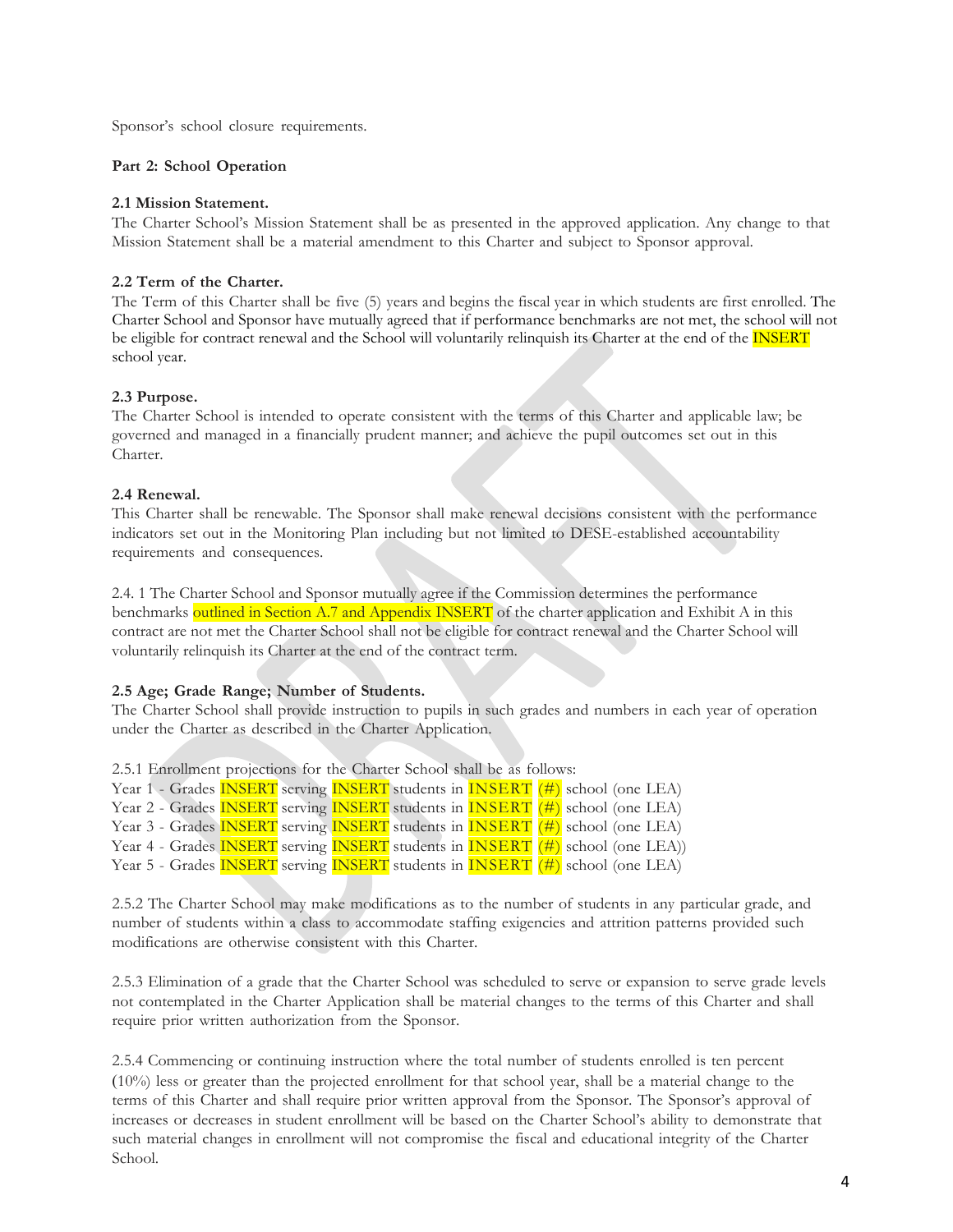# **2.6 Student Recruitment and Enrollment.**

Enrollment in the Charter School shall be conducted consistent with a plan to be approved by the Sponsor as part of the Pre-Opening Requirements.

2.6.1 The Charter School shall submit projected, current, and final student enrollment information in accordance with the Sponsor's financial and attendance reporting requirements.

2.6.2 If the Charter School has declared it is a single-gender school, and pursuant to section 160.410, RSMo may limit admission to single gender.

2.6.3 Student recruitment and enrollment decisions shall be made in a nondiscriminatory manner and without regard to race, color, creed, national origin, sex, marital status, religion, ancestry, disability or need for special education services.

# **2.7 Volunteer Requirements.**

Any requirement that parents commit a number of volunteer hours shall be subject to a waiver process that considers individual family circumstances.

# **2.8 School Calendar; Hours of Operation.**

The days and hours of operation of the charter School shall not be materially less (defined here as more than ten percent (10%) less total time) than those set forth in the Charter. In no event shall the days and hours of operation fail to meet minimum requirements established pursuant to section 160.011, RSMo.

# **2.9 Admissions and Enrollment.**

The Charter School shall adhere to the following admissions and enrollment requirements:

2.9.1 Admit and enroll all girl pupils who are resident within the INSERT School District, contingent on available capacity. If capacity is insufficient to enroll all pupils who submit a timely application, the Charter School shall implement a random admissions policy as presented in the Charter Application or otherwise approved by the Sponsor subject to the exceptions presented in the following subsection.

# **2.10 Admissions and Enrollment Preferences.**

The Charter School may establish Admissions and Enrollment Preferences consistent with this part provided that such preferences must be clearly presented in the Charter Application or must be otherwise approved in writing by the Sponsor.

2.10.1 The Charter School may limit admission to pupils according to given age group(s) or grade level(s).

2.10.2 The Charter School may limit admission by gender (girl.) pursuant to section 160.410.3

2.10.3 The Charter School may give preference for admission of children whose siblings attend the School provided the sibling is eligible to attend pursuant to section 160.410.2(1) and/or (2) RSMo.

2.10.4 The Charter School may give preference for children whose parents are employed at the School provided the children are eligible to attend pursuant to section 160.410.2(1) and/or (2) RSMo.

2.10.5 The Charter School may establish a geographical area around the school whose residents will receive a preference for enrolling in the school, provided that such preferences do not result in the establishment of racially or socioeconomically isolated schools and provided such preferences conform to policies and guidelines established by the state board of education.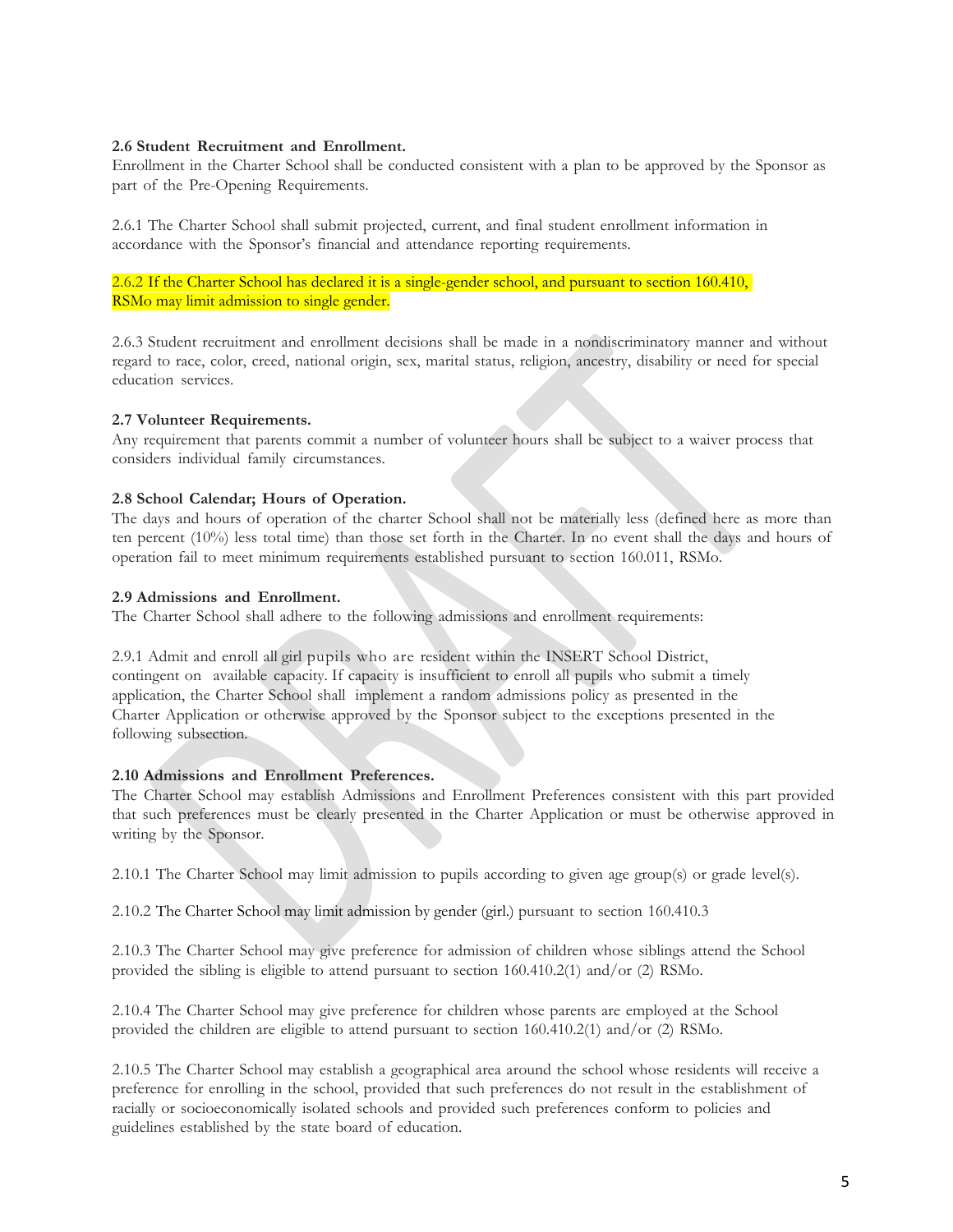2.10.4.1 Changes to the Charter School established geographic area described in the Charter Application shall be material changes to the terms of this Charter and shall require prior written authorization from the Sponsor.

2.10.5 In no event may the Charter School limit admission based on race, ethnicity, national origin, disability, income level, athletic ability, or proficiency in the English language.

### **2.11 Attendance.**

The Charter School shall maintain contemporaneous records to document pupil attendance and shall make such records available for inspection at the Sponsor's request, including for the annual audit.

### **2.12 Student Conduct and Discipline.**

The Charter School shall adopt and adhere to a student Discipline Policy that satisfies the applicable requirements of section 160.261, RSMo. Adoption of a satisfactory policy shall be a pre-condition of opening consistent with the Pre-Opening Requirements of the Monitoring Plan.

2.13 The Charter School shall comply with all applicable state and federal laws related to student discipline, including due process provisions, and shall comply with the student suspension and expulsion procedures in the Charter Application.

### **2.14 Performance Expectations.**

In the first year, within 90 days following the first date required by Missouri Department of Elementary and Secondary Education to report student data, the Sponsor and Charter School shall – based on state accountability systems, the Sponsor's performance expectations, and the educational goals and objectives set out in the Charter Application – finalize the performance indicators contained in the Monitoring Plan.

2.14.1 The Sponsor shall provide the Charter School a reasonable opportunity to incorporate school-specific performance measures provided that any such measures shall be demonstrably related to the School's mission.

2.14.1.1 Performance Benchmarks are is outlined in outlined in Section A.7 and Appendix A.7.1.

2.14.2 The Monitoring Plan shall be the basis for the Sponsor's evaluation of Charter School performance.

# **2.15 Governance.**

2.15.1 The governing board of the Charter School is responsible for complying with and carrying out the provisions of this Charter, including compliance with applicable law and regulation and all reporting requirements.

2.15.1.1 The governing board of the Charter School is responsible for providing to the Sponsor all documents related to board meetings including but not limited to meeting notice, minutes, agenda, and agenda related materials within one week post-meeting.

2.15.2 The Charter School's governing board shall operate in accordance with the bylaws contained in the Charter Application, as approved.

2.15.2.1 No board member shall be removed by the board in the last year of this charter agreement without prior written approval of the Sponsor.

2.15.3 The Charter School shall adhere to the method for election of officers contained in the Charter Application, as approved and consistent with section 355.326, RSMo.

2.15.4 The governing board shall adopt and adhere to a formal conflict of interest policy that is consistent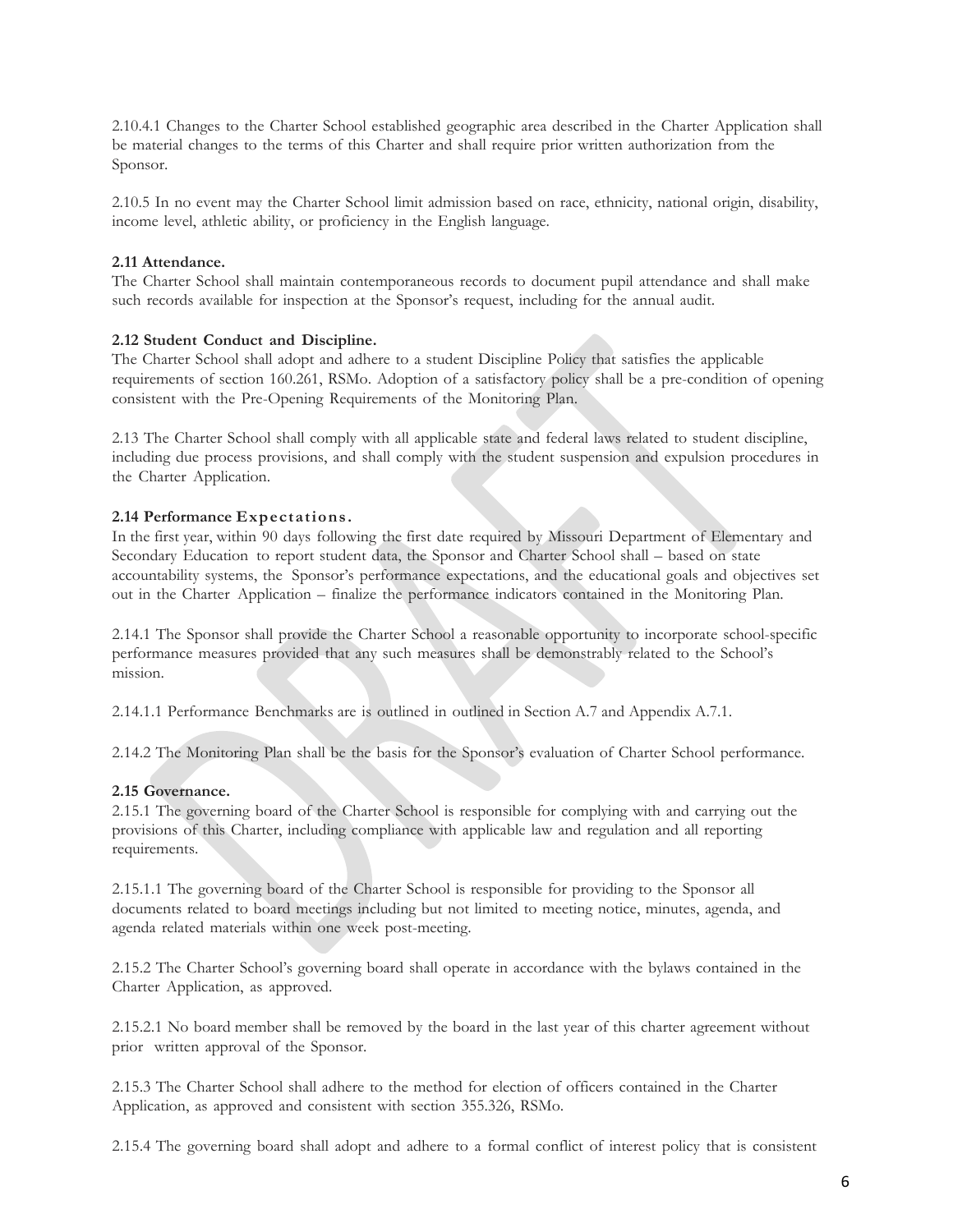with applicable law and the Sponsor's policy. A violation of such policy shall constitute a serious breach of this Charter pursuant to section 160.405 7.(1), RSMo.

2.15.5 The Charter School shall maintain governing board-adopted policies, meeting agendas and minutes; shall make such documents available for public inspection, and shall otherwise conduct open meetings consistent with the requirements of sections 610.010 to 610.030, RSMo.

### **2.16 Comprehensive Management/Education Service Provider/Joint Application.**

If the Charter School intends to enter into an agreement with another entity for comprehensive management services, the following provisions shall apply:

2.16.1 The Charter School shall comply with all Sponsor requests for information about the license agreement to ensure that the Charter School is in compliance with all provisions of this Charter and sections 160.400 to 160.420 and 167.349, RSMo.

2.16.2 In no event shall the governing board of the Charter School delegate or assign its responsibility for fulfilling the terms of this Charter.

2.16.3 The termination or change of a license agreement shall constitute a material change to the terms of the Charter and shall be subject to prior written authorization from the Sponsor.

#### **2.17 Employment.**

2.17.1 The Charter School shall have ultimate responsibility for employment, management, dismissal and discipline of its employees.

#### **2.18 Employee Certification.**

2.18.1 The Charter School may employ non-certificated personnel provided that:

2.18.1.1 no more than twenty percent (20%) of the full-time equivalent instructional staff positions are filled by non-certificated personnel; and

2.18.1.2 all non-certificated instructional personnel are supervised by certificated instructional personnel.

2.18.2 The Charter School shall ensure that all instructional employees of the charter school have experience, training and skills appropriate to the instructional duties of the employee. For non-certificated instructional personnel, appropriate experience, training and skills shall be determined according to the criteria set forth in section 160.420.2, RSMo.

2.18.3 The Charter School may not employ instructional personnel whose certificate of license to teach has been revoked or is currently suspended by the state board of education.

2.18.4 The Charter School shall maintain copies of individual employment agreements or contracts on file at the School. Such files shall be subject to periodic inspection by the Sponsor.

2.18.5 Criminal History Review.

2.18.5.1 Any person directly or indirectly employed by the Charter School including contractors and subcontractors who perform work at the Charter School must provide verification of criminal clearance for any crime punishable as a felony or any crime related to theft or the misappropriation of funds.

2.18.5.2 Charter School shall conduct criminal background checks of all employees. The criminal records summaries shall include a fingerprint check, a simultaneous FBI check, and a child abuse registry check.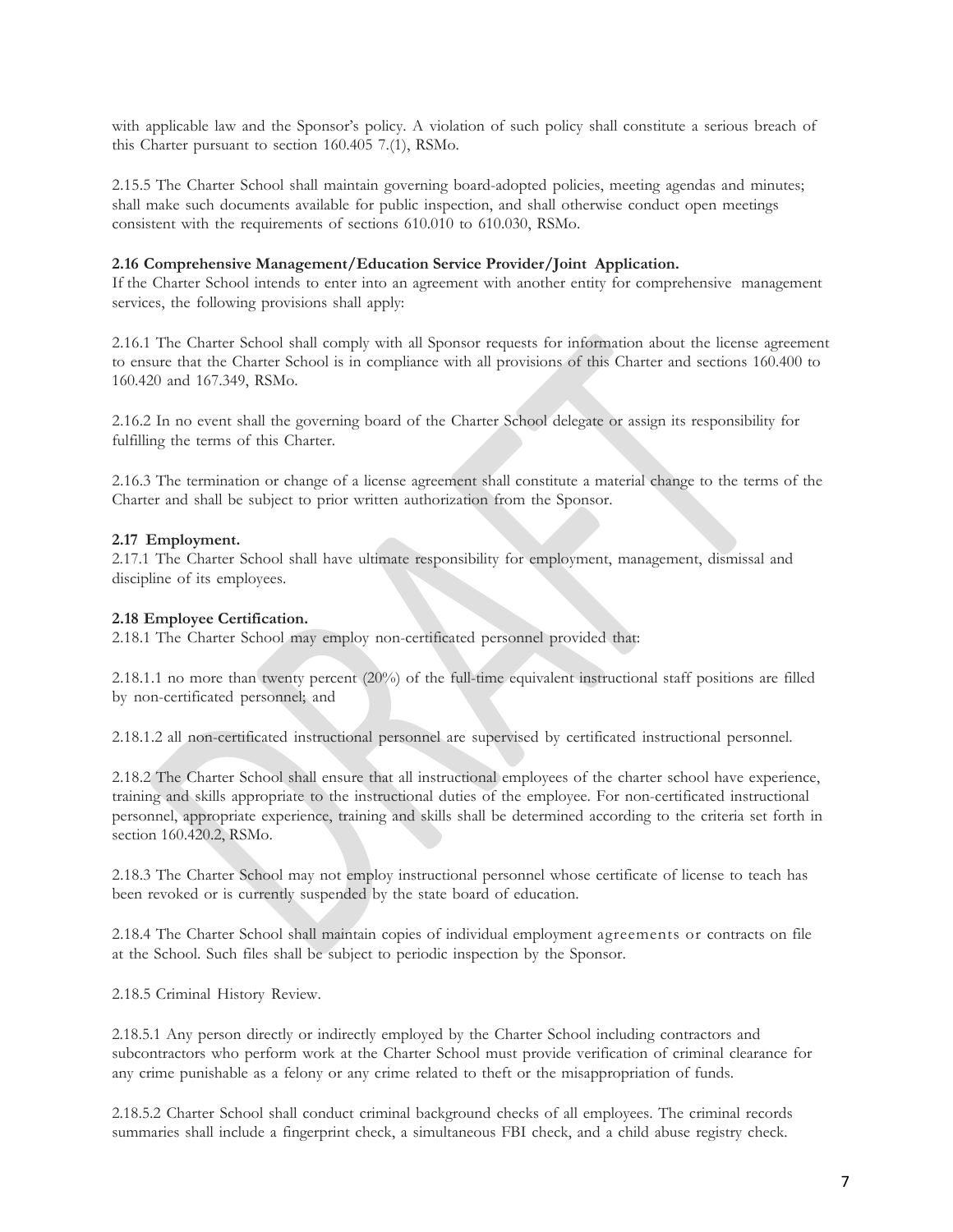2.18.5.3 The governing board must have clear policies related to the employment of individuals who have been convicted of or has pleaded nolo contendere to a crime punishable for a position of supervisory or disciplinary authority over school children. For the purposes of this subsection, any person employed to provide cafeteria, transportation, or janitorial or maintenance services by any person or entity that contracts with the School to provide such services shall be considered to be in a position of supervisory authority over school children.

2.18.5.4 No member of the governing board or person employed or otherwise associated with the Charter School who has been convicted of or has pleaded nolo contendere to a crime related to misappropriation of funds or theft shall be engaged in direct processing of Charter School funds.

# **2.19 Student Welfare and Safety.**

The Charter School shall comply with all applicable federal and state laws concerning student welfare, safety and health, including but not limited to state laws regarding the reporting of child abuse, accident prevention and disaster response, and any applicable state and local regulations governing the operation of school facilities.

# **2.20 Non Discrimination.**

2.20.1 The Charter School shall be nonsectarian in its programs, admission policies, employment practices, and all other operations.

2.20.2 The Charter School shall abide by the requirements of the following as applicable: Title VI and VII of the Civil Rights Act of 1964, as amended by the Equal Employment Opportunity Act of 1972; Federal

Executive Order 11246; the Federal Rehabilitation Act of 1973, as amended; the Vietnam Era Veteran's Readjustment Assistance Act of 1974; Title IX of the Education Amendments of 1972; the Age Act of 1975; and the Americans with Disabilities Act of 1990.

2.20.3 Any act of discrimination committed by the Charter School or its agents, or failure to comply with its Charter obligations shall be a serious breach of this Charter and shall be grounds for revocation.

# **2.21 Health & Safety.**

The Charter School shall comply with laws and regulations of the state, county, or city relating to health and safety, including the requirements relating to notification of criminal conduct to law enforcement authorities under sections 167.115 through 167.117, RSMo.

# **2.22 Services Agreements and Partnerships.**

2.22.1 Nothing in this Charter shall be interpreted to prevent the Charter School from entering into contracts or other agreements with a school district, community partnership, state agency, or other entity for services related to the operation of the school consistent with sections 160.415.6 and 160.415.7, RSMo.

2.22.1.1 The terms of such contracts for services shall be negotiated between the School and the local school board or other entity.

2.22.1.2 Such contracts for services shall, at all times, be subject to the requirements of this Charter.

2.22.1.3 In the event that a contract for services under this subsection constitutes an agreement for comprehensive management, such agreement shall be subject to the requirements of subsection 2.16 of this Charter ("Comprehensive Management").

# **2.23 Transportation.**

The Charter School shall be responsible for providing students transportation consistent with the plan proposed in the approved application.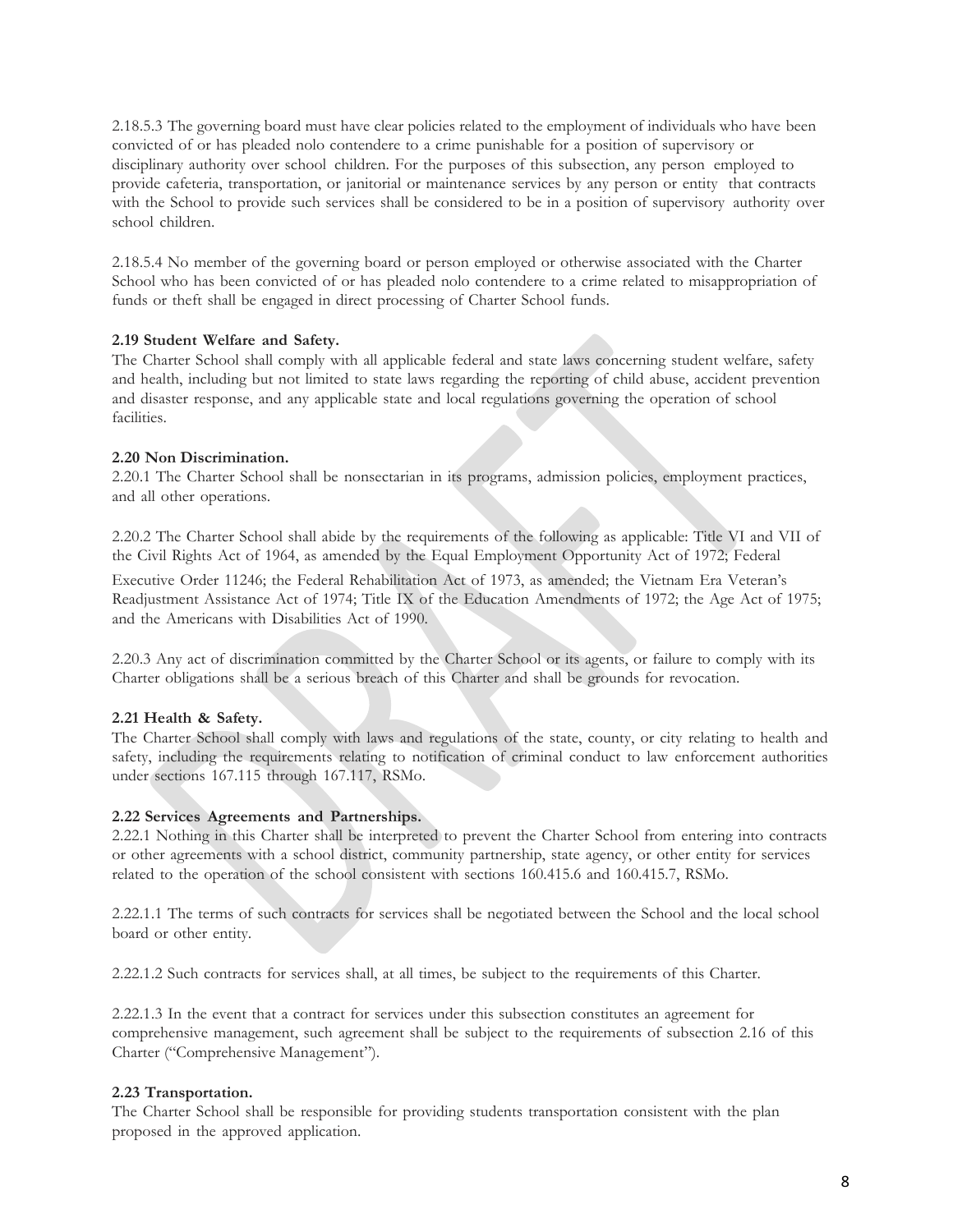# **2.24 Public Inspection.**

The Charter School shall make available for public inspection, and provide upon request to a parent, guardian, or other custodian of any school-age pupil resident in the district in which the school is located the following information:

2.24.1 This Charter, including all Exhibits, Attachments and Amendments (as approved by the Sponsor).

2.24.2 The most recent annual report on the School's performance provided by the Sponsor.

2.24.3 The School's most recent annual report card published according to section 160.522, RSMo.

2.24.4 The results of background checks on the members of the governing board.

2.24.5 The agenda and minutes of past governing board meetings.

2.25 The Charter School may charge reasonable fees, not to exceed the rate specified in section 610.026, RSMo, for furnishing copies of documents for Public Inspection.

# **2.26 Exemptions.**

Except as provided in sections 160.400 to 160.420, RSMo. and as provided in this Charter, the Charter School shall be exempt from all laws and rules relating to schools, governing boards and school districts.

# **Part 3: Educational Program**

# **3.1 Assessment of Student Performance.**

The Charter School shall implement the plan for assessment of student performance and administration of statewide assessments consistent with the laws and regulations of the state, as specified by the state board of education, for academic assessment under section 160.518, RSMo.

3.1.1 At a minimum, the Charter School shall administer the following statewide performance assessments or subsequently adopted equivalent:

- Missouri Assessment Program (grades three through eight)
- End of Course Assessments (grades high school)
- Missouri Assessment Program- Alternate (when applicable)

3.1.2 The Charter School shall certify annually that students have participated in the state assessment program pursuant to section 160.518, RSMo.

3.1.3 The Charter School shall provide data generated from assessments articulated in the Performance Benchmarks directly from the third-party testing source when applicable.

# **3.2 Educational Program and Curriculum.**

The Charter School shall implement an educational program and curriculum consistent with the program and curriculum presented in the Charter Application.

3.2.1 The Charter School may revise and amend the educational program and curriculum at its discretion and without requiring approval from the Sponsor or amendment to this Charter provided that such revisions or amendments do not indicate a material change to the school's mission or its pupil performance standards.

3.2.2 Material revisions and/or amendments to the educational program and/or curriculum shall require the Sponsor's approval.

# **3.3 Special Education.**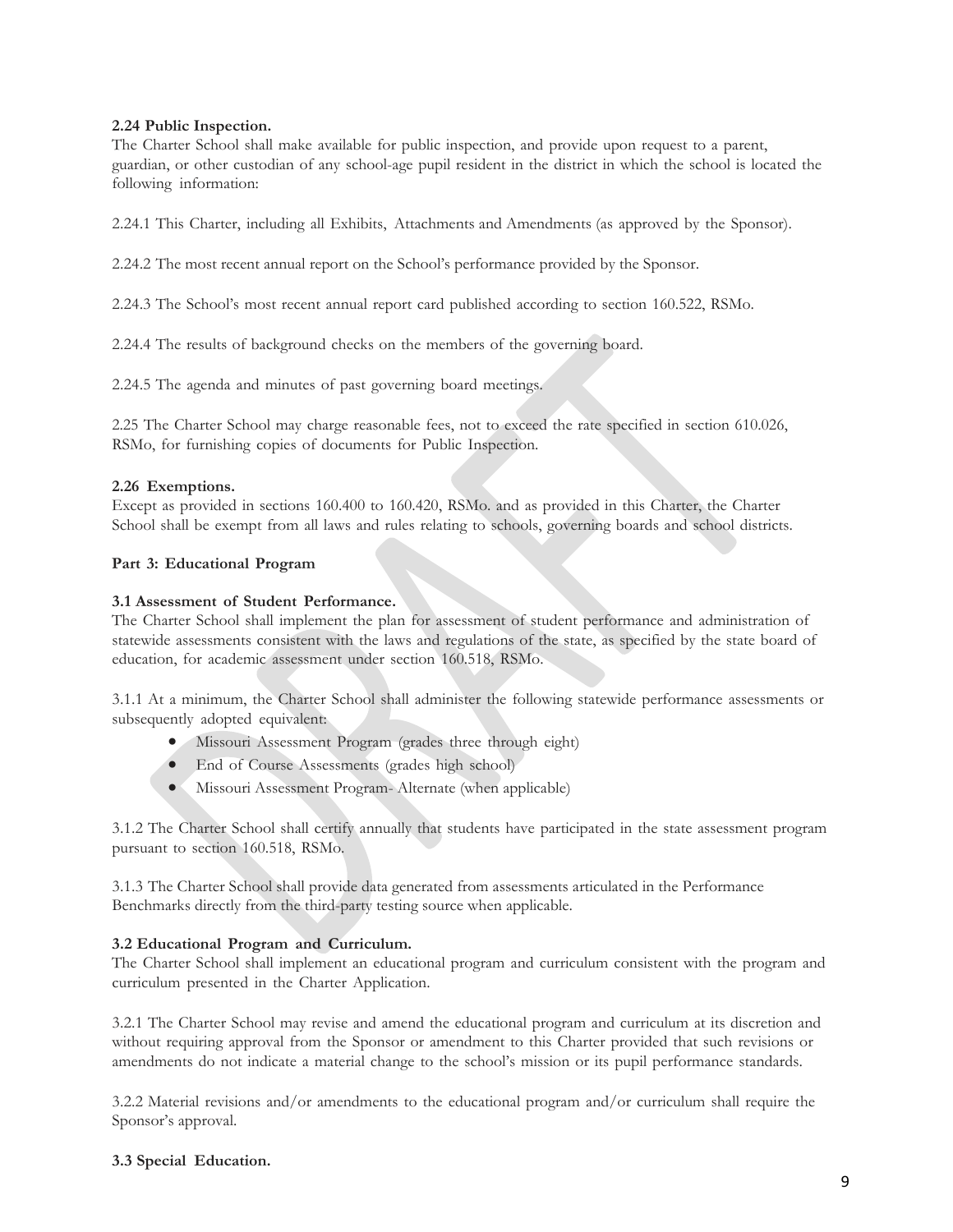The Charter School shall ensure that the needs of children with disabilities are met in compliance with applicable federal and state laws.

3.3.1 The Charter School shall be designated a local education agency (LEA) for purposes of meeting special education requirements pursuant to the Individuals with Disabilities Education Act (IDEA).

3.3.2 The Charter School shall annually submit to DESE a local compliance plan that indicates how a free and appropriate public education will be provided to children with disabilities. The Charter School shall comply with the local compliance plan, the state plan, and state and federal laws and federal regulations. The Charter School may use the state standards and indicators manual for guidance in establishing and implementing the special education program.

3.3.3 The Charter School may provide special services pursuant to a contract with a school district or any provider of such services.

3.3.4 The Charter School shall promptly notify the Sponsor if any Child Complaints are filed with the MO Department of Elementary and Secondary Education.

### **3.4 English Language Learners.**

The Charter School shall be responsible for meeting the needs of English language learners in compliance with Missouri and Federal law, including any Federal court decisions applicable to children of the district in which the Charter School is located.

### **3.5 Student Conduct and Discipline.**

The Charter School shall comply with laws and regulations of the state, county, or city relating to minimum educational standards as specified by the state board of education, including the requirements relating to student discipline under sections 160.261, 167.161, 167.164, and 167.171, RSMo.

### **3.6 School Records and Reporting.**

The Charter School shall comply with applicable federal and state (as specified by the state board of education) laws and regulations for maintenance and transmittal of school records including as provided for under section 167.020.7, RSMo, the Missouri Public School Record Retention Schedule, and the Federal Family Educational Rights and Privacy Act (FERPA).

3.6.1 The Charter School shall have a document retention policy that includes permanent and perpetual document storage. In the event of closure the Sponsor, the **INSERT** Public School District and the Department of Elementary and Secondary Education will be given access to all documents.

# **3.7 School Calendar; Hours of Operation.**

The Charter School shall comply with laws and regulations of the state, as specified by the state board of education, for the minimum number of school hours required under section 160.041, RSMo.

### **Part 4: Charter School Finance**

### **4.1 Fiscal Year.**

The Charter School shall operate on a fiscal year that begins on July 1 and ends on June 30.

# **4.2 State School Aid: Charter School Duties.**

4.2.1 For purposes of calculation and distribution of state school aid, pupils enrolled in the Charter School shall be included in the pupil enrollment of the school district within which each pupil resides.

4.2.2 The Charter School shall report the names, addresses, and eligibility for free and reduced lunch, special education, transportation and/or limited English proficiency status of pupils enrolled at the Charter School to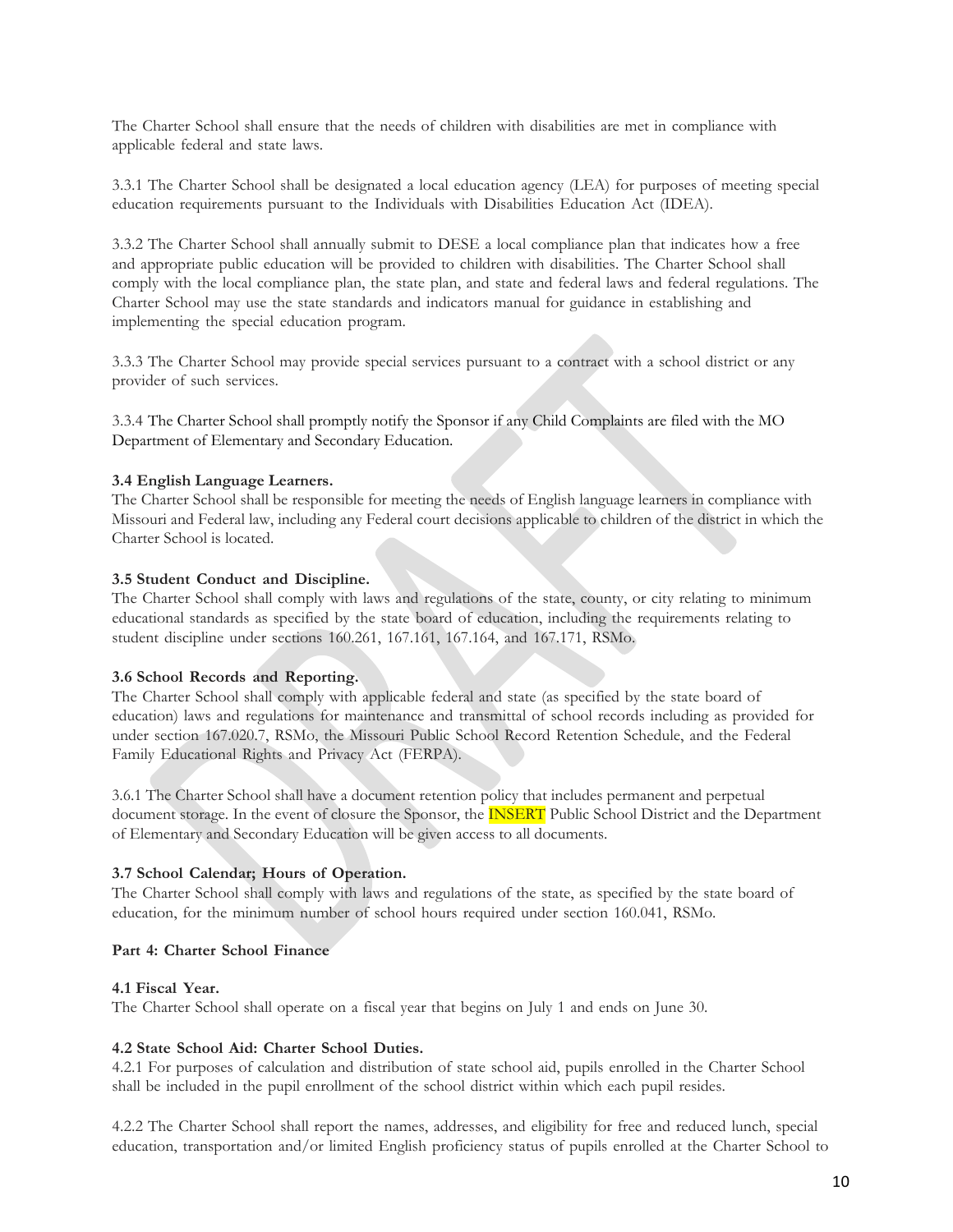the Sponsor in accordance with the Monitoring Plan.

4.2.3 In accordance with the Department of Elementary and Secondary Education's (DESE's) Missouri Student Information System ("MOSIS") reporting guidelines, the Charter School shall report the average daily attendance data ("ADA"), free and reduced lunch count, special education pupil count, and limited English proficiency pupil count to DESE.

4.2.4 When a student discontinues enrollment at the Charter School, the School shall promptly notify the Sponsor and DESE. Prompt updates to MOSIS or a successor information system shall constitute compliance with the requirements of this paragraph.

4.2.5 If at the end of the fiscal year the Charter School has received overpayment for that year, the School shall be responsible for making repayment through one or more payment adjustments that DESE shall make in the subsequent fiscal year.

# **4.3 State School Aid.**

4.3.1 On or about the 21st of each month, the Charter School shall receive a state school aid payment.

4.3.2 State school aid payments shall be based on the Charter School's current year weighted ADA.

# **4.4 School Funding: Eligibility and Calculation.**

4.4.1. State School Aid as a LEA

4.4.1.1 The Charter School is entitled to receive directly from DESE an annual amount equal to the product of the charter school's weighted average daily attendance and the state adequacy target, multiplied by the dollar value modifier for the district, plus local tax revenues per weighted average daily attendance from the incidental and teachers funds in excess of the performance levy as defined in section 163.011, RSMo, plus all other local and state aid attributable to such pupils.

4.4.1.2 The Charter School shall be eligible for transportation state aid pursuant to section 163.161, RSMo.

4.4.1.3 The Charter School shall be eligible for a proportionate share of state and federal resources generated by students with disabilities or staff serving them.

4.4.1.4 The Charter School shall be eligible for a proportionate share of money generated under other federal or state categorical aid programs to the extent the School serves students eligible for such aid.

# **4.5 Tuition and Fees.**

4.5.1 The Charter School shall not charge tuition or fees of any kind as a condition of enrollment.

4.5.2 The Charter School shall not impose any fees that a school district would be prohibited from imposing.

4.5.3 Nothing in this section shall be interpreted to prohibit a Charter School from imposing fees that a school district would be permitted to impose.

# **4.6 Debt.**

4.6.1 The Charter School is authorized to incur debt in anticipation of receipt of funds including borrowing to finance facilities and other capital items provided that such incursion of debt or borrowing include a satisfactory plan for repayment.

4.6.2 Any new incursion of debt or borrowing in excess of \$10 million shall constitute a material amendment to this charter requiring prior Sponsor approval based on the Charter School's demonstration of a satisfactory plan for repayment.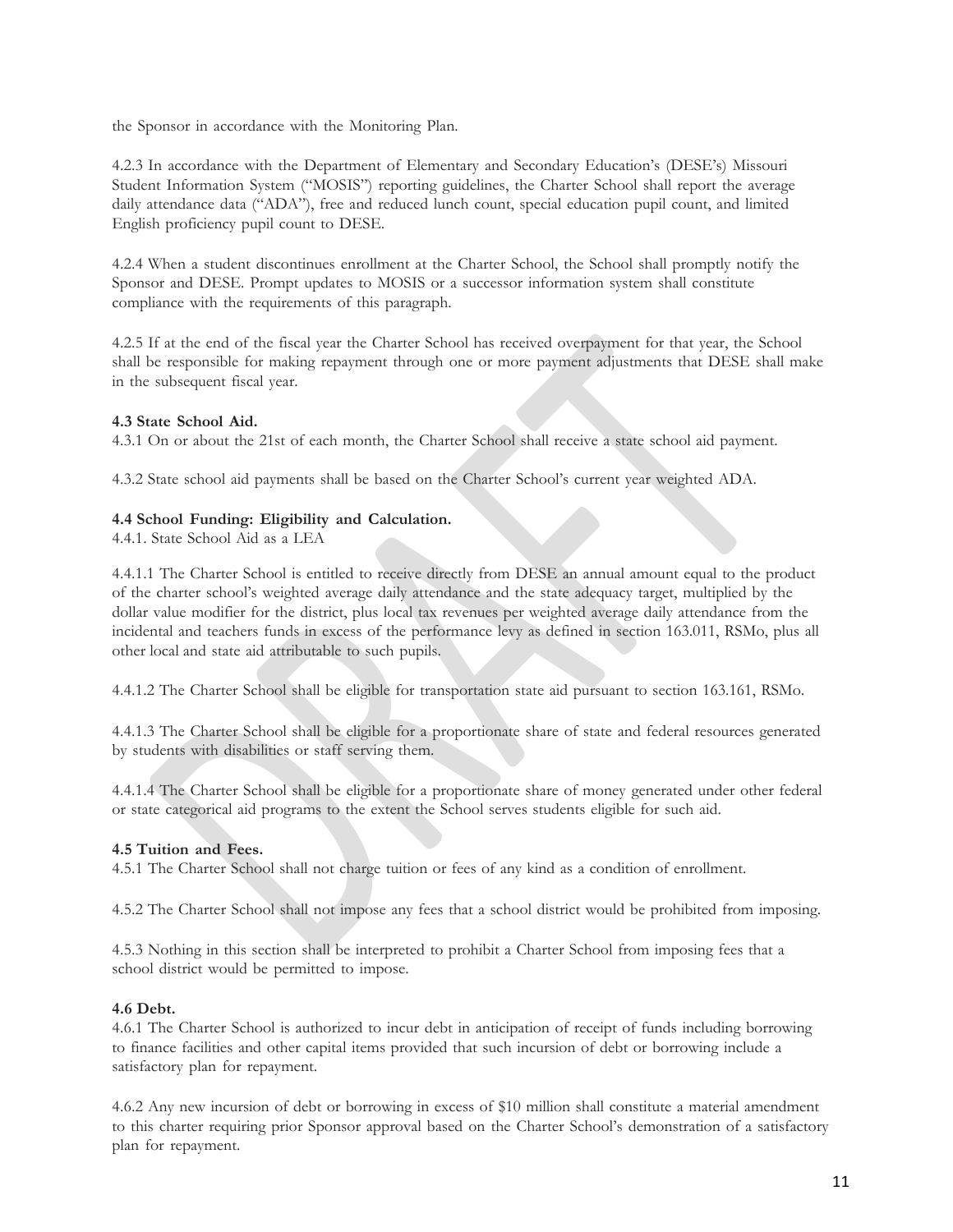4.6.3 In the event of dissolution of the Charter School, any liabilities of the School shall be satisfied in accordance with the Sponsor's closure procedures and the procedures provided for in chapter 355, RSMo.

### **4.7 Grants, Gifts and Donations.**

Nothing in this Charter shall be interpreted to prevent the governing board of the Charter School from accepting grants, gifts or donations of any kind and to expend or use such grants, gifts or donations provided that any such grants, gifts or donations not be subject to a condition that is contrary to this Charter or any applicable law.

### **4.8 Financial Accounting and Reporting.**

The Charter School shall timely submit to the Sponsor and DESE all accounting and reporting in accordance with the Monitoring Plan.

4.8.1 The Charter School shall adhere to practices that are consistent with the Missouri financial accounting manual.

4.8.2 All required Charter School accounting and reports shall be submitted to the Sponsor in a format compatible with Generally Accepted Accounting Principles ("GAAP").

4.8.3 The Charter School shall submit to DESE an Annual Secretary of the Board report ("ASBR") on or before August 15.

### **4.9 Financial Audit.**

The Charter School shall conduct an annual Financial Statement Audit and Financial and Administrative Procedures Controls Review (collectively, the "Financial Audit").

4.9.1 The Financial Audit shall be conducted consistent with the Monitoring Plan including, but not limited to, (1) an audit of the accuracy of the Charter School's financial statements, (2) an audit of the Charter School's attendance accounting and revenue claims practices, and (3) an audit of the Charter School's internal control practices.

4.9.2 The auditor conducting the Financial Audit shall be a licensed certified public accountant.

4.9.2.1 The selection of the auditor shall require prior approval by the Sponsor.

4.9.3 The Financial Audit shall be completed and the report delivered to the Sponsor and DESE no later than December 31 following the conclusion of the fiscal year.

4.9.4 The Charter School shall publish Financial Audit results consistent with Chapter 165, RSMo.

4.9.5 The cost of the Financial Audit shall be borne by the Charter School.

4.9.6 In the event that the Charter School has local education agency ("LEA") status, the Financial Audit shall satisfy the requirements of the Every Student Succeeds Act and the reauthorized Elementary and Secondary Education Act for audits of such agencies.

4.9.7 The Financial Audit shall comply with state board of education rule, 5 CSR 30-4.030

### **4.10 Financial Records.**

All records of the Charter School are subject to inspection and production as required for fulfillment of the Sponsor's oversight duties. If the Charter is revoked, non-renewed or surrendered, or the Charter School otherwise ceases operations, the School shall manage all financial records consistent with the Sponsor's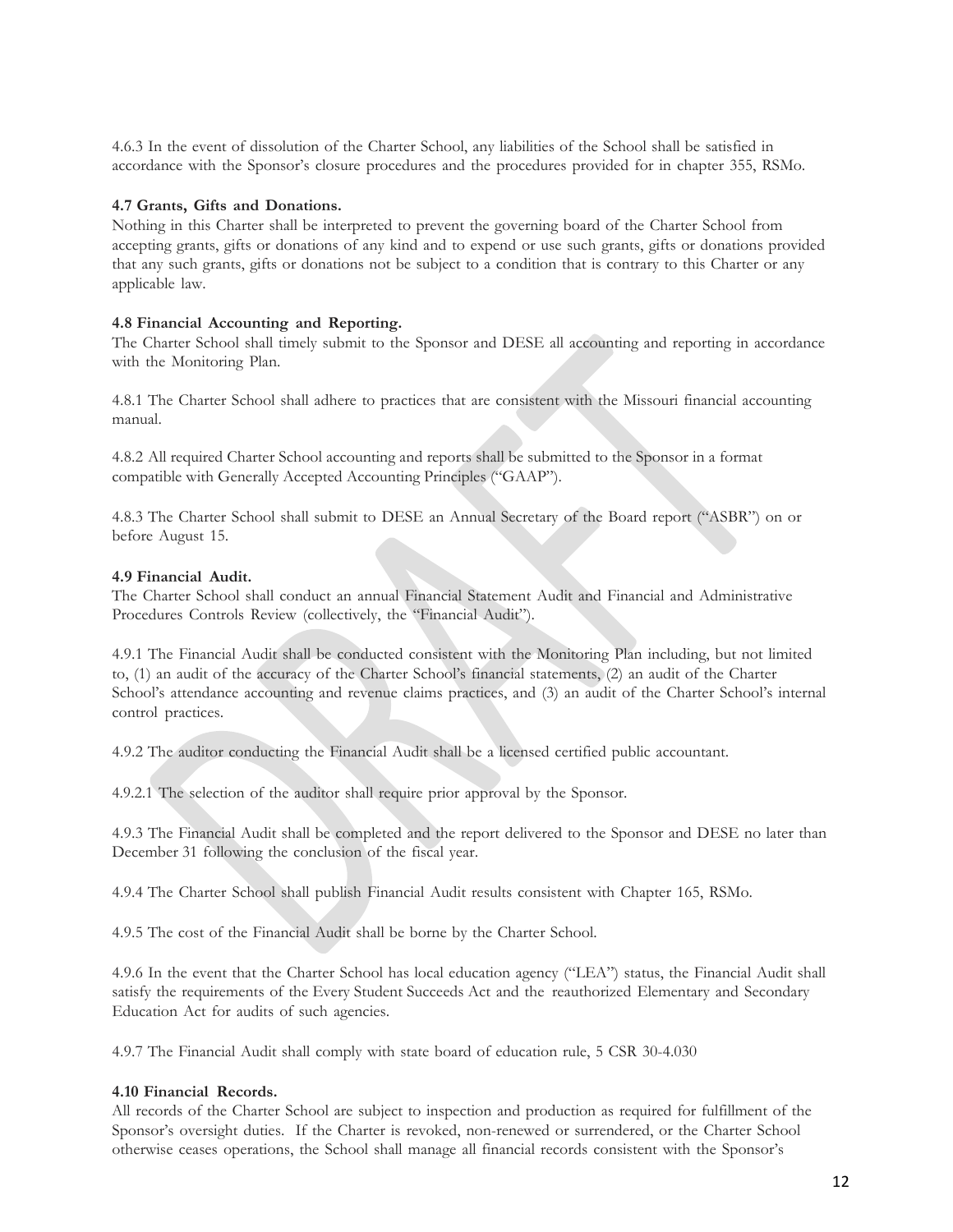closure requirements.

# **4.11 Assets.**

4.11.1 The Charter School shall maintain a complete and current inventory of all school property and shall update the inventory annually.

4.11.2 Any assets acquired by the Charter School are the property of the School for the duration of the Charter and any subsequent renewals.

4.11.3 The Charter School shall take reasonable precautions to safeguard assets acquired with public funds.

4.11.4 If the Charter is revoked, non-renewed or surrendered, or the School otherwise ceases to operate;

4.11.4.1 any assets acquired in whole or in part with public funds shall be deemed to be public assets; and

4.11.4.2 any material assets acquired wholly with private funds shall be disposed of consistent with Missouri non-profit law provided that the School must maintain records demonstrating that such assets have been acquired without the use of public funds; and

4.11.4.3 the Charter School shall manage all assets consistent with the requirements of the School Closure Protocol and the policies of the Sponsor.

4.11.5 If the Charter School's records fail to establish clearly whether an asset was acquired with the use of public funds, the assets shall be deemed to be public assets.

4.11.6 As required by section 110.010.1, RSMo, and as recommended by the State Auditor's Performance Audit (2004-59), the Charter School shall insure funds not covered by federal insurance.

# **4.12 Insurance and Surety.**

The Charter School shall maintain at its sole cost and expense, without reimbursement, adequate policies in the areas of Comprehensive or Commercial General Liability; Worker's Compensation; Property Insurance to address business interruption and casualty needs including fire and other hazards with replacement costs coverage for all assets listed in the Charter School's property inventory and consumables; Comprehensive or Business Automobile Liability; Professional or Directors Liability to cover errors and omissions; and a surety bond for the chief financial officer of the School.

# **4.13 Coverage Minimum.**

For purposes of the foregoing insurance requirements, the following coverage shall be deemed adequate:

4.13.1 Worker's Compensation insurance to cover obligations imposed by federal and state statutes having jurisdiction over the Charter School's employees, and employers' liability insurance with a minimum limit of \$1,000,000.

4.13.2 Comprehensive General Liability insurance with a minimum combined single limit of \$1,000,000 for each occurrence.

4.13.3 Comprehensive Automobile Liability insurance with a combined single limit for bodily injury and property damage of not less than \$1,000,000 for each occurrence with respect to the School's owned, hired or non-owned vehicles assigned to or used in performance of programs or services offered by the Charter School.

4.13.4 Property insurance for buildings used by the Charter School to fulfill the purposes of this Charter and any contents acquired by the School with public funds. The insurance obtained by the School shall provide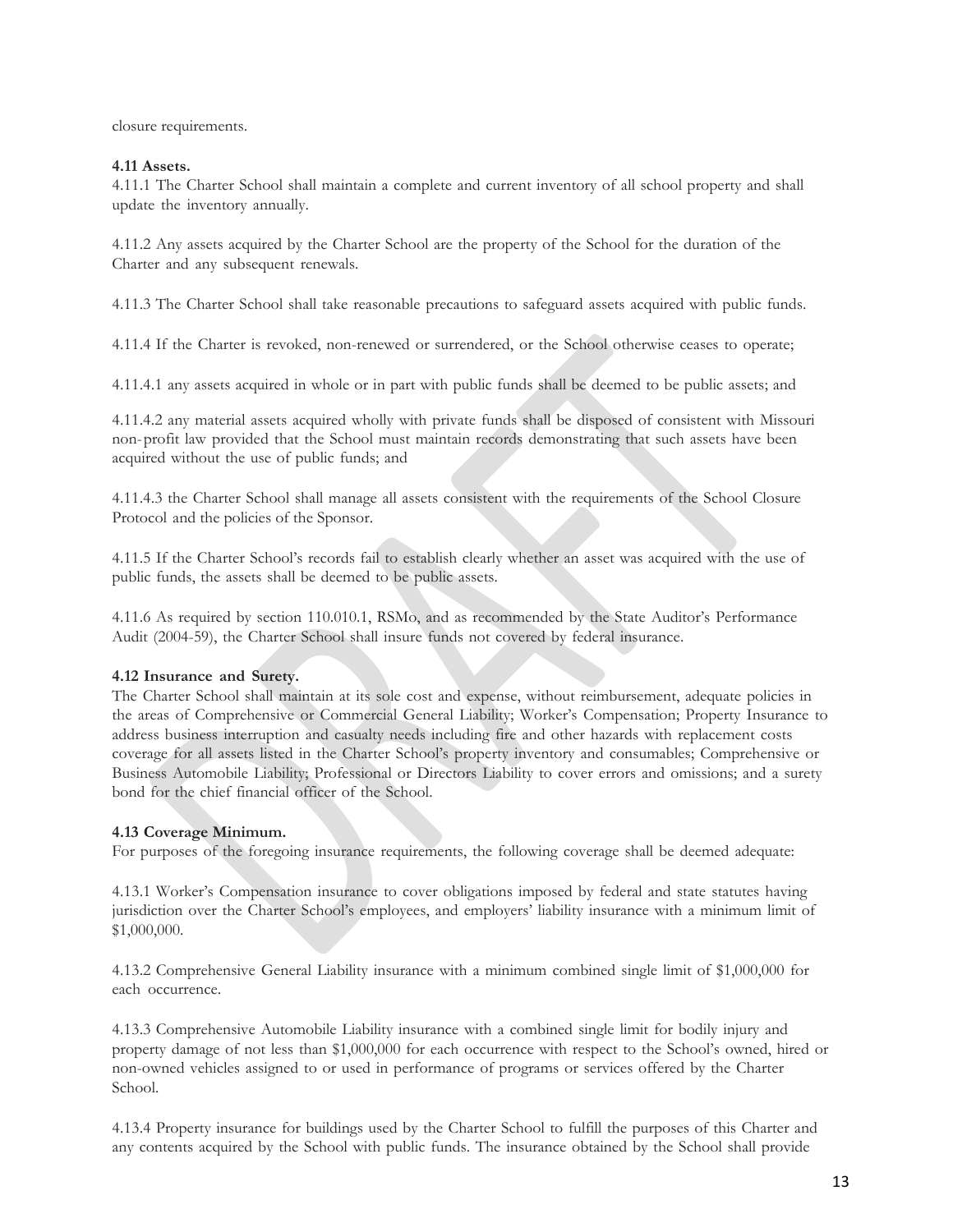the Sponsor with the ability to file a claim for any loss of property acquired with public funds, in the event of closure, revocation or non-renewal.

4.13.5 Errors and Omissions Liability insurance shall conform to the following requirements:

- Cover the School for potential liability arising out of the rendering or failure to render professional services in the performance of the Charter, including all services related to financial management and indemnification.
- Be subject to a maximum deductible not to exceed \$1,000,000 per claim.
- Maintain minimum limits of no less than \$1,000,000 per claim/\$3,000,000 annual aggregate.

The governing board of the Charter School may satisfy the requirements of this subsection by participating in the Missouri public entity risk management fund in the manner provided under sections 537.700 to 537.756, RSMo.

4.13.6 The chief financial officer of the School shall maintain a surety bond in amount of at least \$500,000.

4.13.7 Any and all policies of insurance maintained by the Charter School pursuant to this Section shall be deemed primary to any potentially applicable policy or policies of insurance maintained by the Sponsor and/or their respective officers, agents, employees and representatives. The Sponsor may specify that it be named as "separately insured."

4.13.8 The Charter School shall provide copies of all required policies of insurance and certificates of coverage to the Sponsor by the date(s) set out in the Pre-Opening Requirements section of the Monitoring Plan and shall provide updated copies annually prior to the first day of school.

### **4.14 Sponsor Expenses.**

The Sponsor shall be entitled to receive from the department of elementary and secondary education one and five-tenths percent (1.5%) of the amount of state and local funding allocated to the Charter School pursuant to section 160.415, RSMo., not to exceed one hundred twenty five thousand dollars (\$125,000), adjusted for inflation.

### **Part 5: Sponsor-Charter School Relationship**

### **5.1 Monitoring Plan.**

The Sponsor shall base evaluation of the Charter School on the academic, learning environment, fiscal, governance and operational performance indicators set out in the Performance section of the Charter School's Monitoring Plan. Those indicators shall include, but not be limited to, DESE-established accountability requirements and consequences.

5.1.1 The Monitoring Plan may include school-specific performance goals to the extent such goals meet the Sponsor's expectations for rigor, validity and reliability.

5.1.2 The Sponsor shall evaluate the Charter School at least annually consistent with the standards and measures set out in the Monitoring Plan.

5.1.3 The Sponsor shall make renewal decisions based on the Charter School's performance in relation to the Monitoring Plan.

#### **5.2 Oversight.**

The Sponsor shall have broad oversight authority over the Charter School and may, pursuant to section 160.405.8, RSMo, take all reasonable steps necessary to confirm that the Charter School is and remains in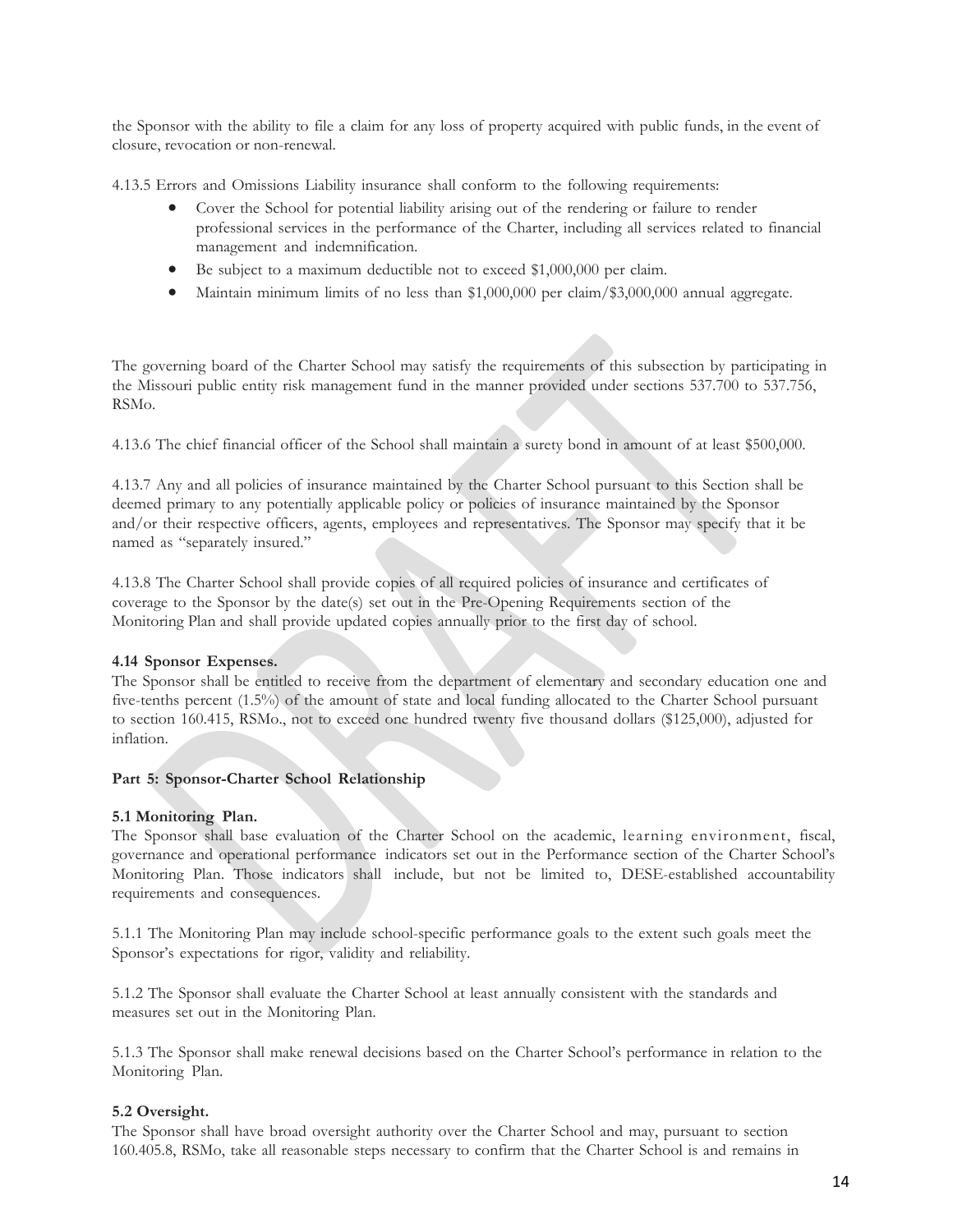material compliance with this Charter and applicable law. The Sponsor's oversight of the Charter School shall include the following activities:

5.2.1 Pre-opening, oversight, intervention, revocation, renewal, and closure processes and procedures for the Charter School;

5.2.2 Monitoring the performance and compliance of the Charter School within the terms of this Charter and applicable laws, policies and regulations;

5.2.3 Ensuring Charter School compliance with reporting requirements;

5.2.4 Monitoring the educational, legal, fiscal and organizational condition of the Charter School; and

5.2.5 Providing guidance to the Charter School on compliance and other operational matters.

#### **5.3 Renewal.**

5.3.1 The Sponsor shall make renewal decisions consistent with the Sponsor's renewal decision-making procedures.

5.3.2 The Sponsor shall make renewal decisions based on the Charter School's performance in relation to the performance indicators set out in the Monitoring Plan.

#### **5.4 Intervention.**

Consistent with any oversight practices set out in the Monitoring Plan, the Sponsor shall follow a progressive system of notification and calls for corrective action on the part of the Charter School.

#### **5.5 Revocation.**

The Sponsor may revoke this Charter at any time if the charter school commits a serious breach of one or more provisions of this Charter or on any of the following grounds:

5.5.1 Failure to meet academic performance standards as set forth in the charter agreement, or failure to meet any performance standard set forth in the written charter.

5.5.2 One or more material violations of any provision of the charter agreement.

5.5.3 Failure to meet generally accepted standards of fiscal management or audit requirements.

5.5.4 Failure to provide information necessary to confirm compliance with all provisions of the charter and sections 160.400 to 160.420 and 167.349, RSMo, within forty-five (45) days following receipt of written notice requesting such information.

5.5.5 Violation of law.

5.5.6 Conviction of fraud.

5.5.7 Significant risk to the health and safety of students.

### **5.6 Reporting and Inspection.**

All records established and maintained in accordance with the provisions of this Charter, applicable policies and/or regulations, and federal and state law shall be open to inspection by the Sponsor or its designees.

5.6.1 The Charter School shall grant the Sponsor access to student data collected by DESE and available through MOSIS.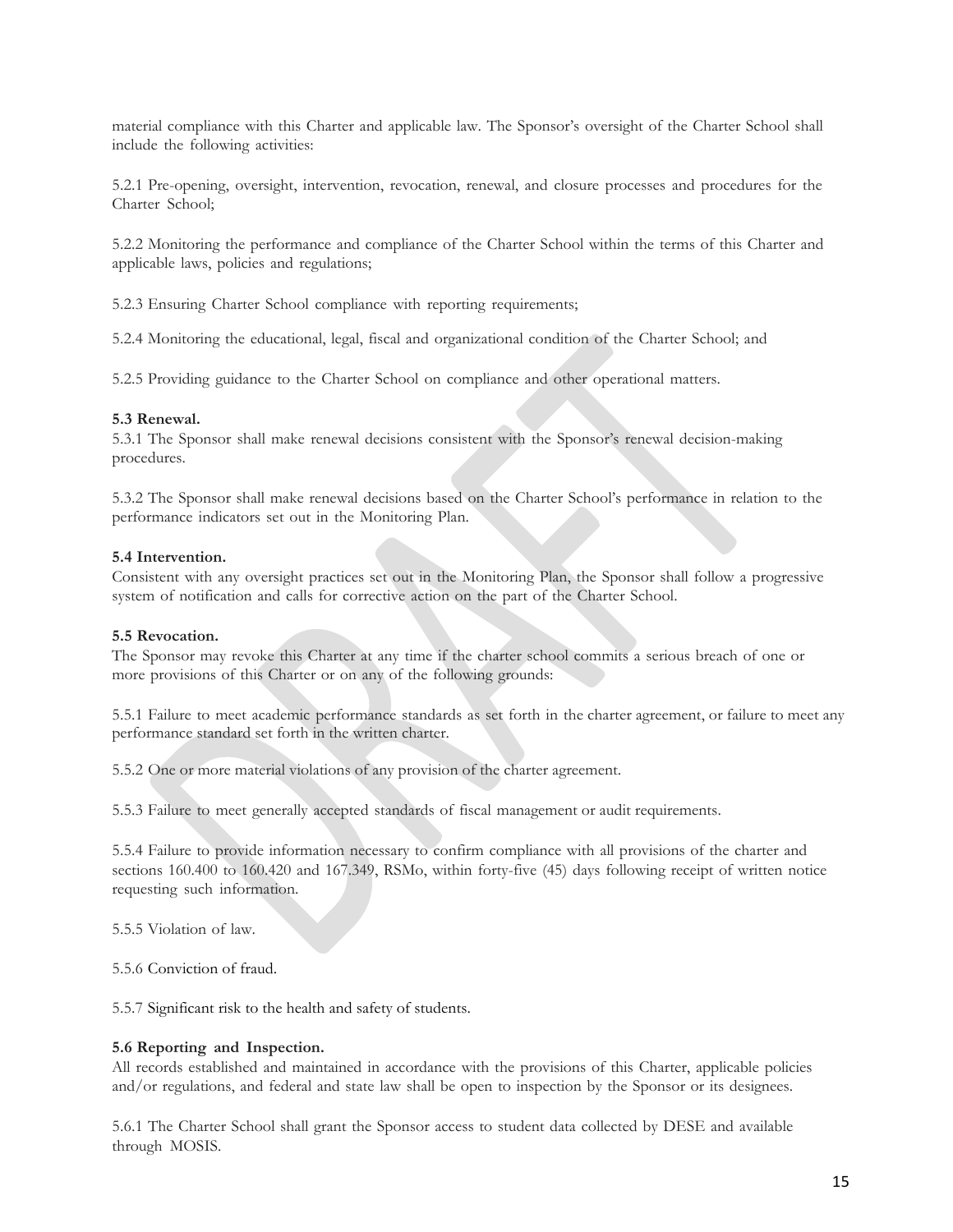5.6.2 Upon request, the Charter School shall report and/or make available to the Sponsor any information necessary to confirm ongoing compliance with this Charter, including but not limited to cumulative files and/or student information. This request may include data generated by third-party vendors.

5.6.3 Access shall include the authority to review and copy documents.

5.6.4 Except as otherwise provided in this Charter, the Sponsor shall use such information exclusively for fulfillment of its oversight responsibilities or for compliance with the law and shall not use student information acquired from the Charter School for any other purpose.

5.6.5 The Sponsor shall provide the Charter School reasonable notice and, to the extent feasible, a schedule of regular reporting requirements.

# **5.7 Site Visits.**

The Sponsor may, at its discretion, conduct announced or unannounced Site Visits consistent with its oversight authority. Such site visits may include any activities reasonably related to fulfillment of the Sponsor's oversight responsibilities including, but not limited to, inspection of the facilities; inspection of records maintained by the Charter School; interviews and observations of the principal, governing board, staff, school families, and community members; and/or observation of classroom instruction.

### **5.8 Complaints.**

5.8.1 Any complaints or concerns received by the Sponsor about the Charter School or its operation, including but not limited to complaints filed with the MO Department of Elementary and Secondary Education, Office for Civil Rights, Missouri Commission on Human Rights, and Equal Employment Opportunity Commission, shall be forwarded promptly by the Sponsor to the Charter School.

5.8.1.1 To the extent that concerns or complaints received by the Sponsor about the Charter School may trigger Sponsor intervention, including revocation or non-renewal of the Charter, the Sponsor may monitor the Charter School's handling of such concerns or complaints. In such cases, the Sponsor may request and the Charter School shall provide information regarding the school's actions in responding to those concerns or complaints.

5.8.1.2 Within thirty (30) days of receipt of any documents, data and records provided by the Charter School pursuant to compliance with the terms of this Charter, the Sponsor shall notify the Charter School in writing of material problems, questions, concerns, and/or issues related to such documents, data, and reports.

5.8.2 The Charter School shall promptly forward to the Sponsor any formal complaints or concerns received by the Charter School including but not limited to complaints filed with the MO Department of Elementary and Secondary Education, Office for Civil Rights, Missouri Commission on Human Rights, and Equal Employment Opportunity Commission, and/or formal grievances filed by any party with the governing board of the Charter School.

# **5.9 Reporting.**

The Charter School shall timely provide to the Sponsor any reports necessary and reasonably required for the Sponsor to meet its oversight and reporting obligations.

5.9.1 Student records may include but are not limited to emergency contact information, health and immunization data, class schedules, attendance summaries, disciplinary actions and academic performance standardized assessment results and documentation required pursuant to state and federal law.

5.9.2 The Charter School shall allow the Sponsor access of data from third-party organizations if the data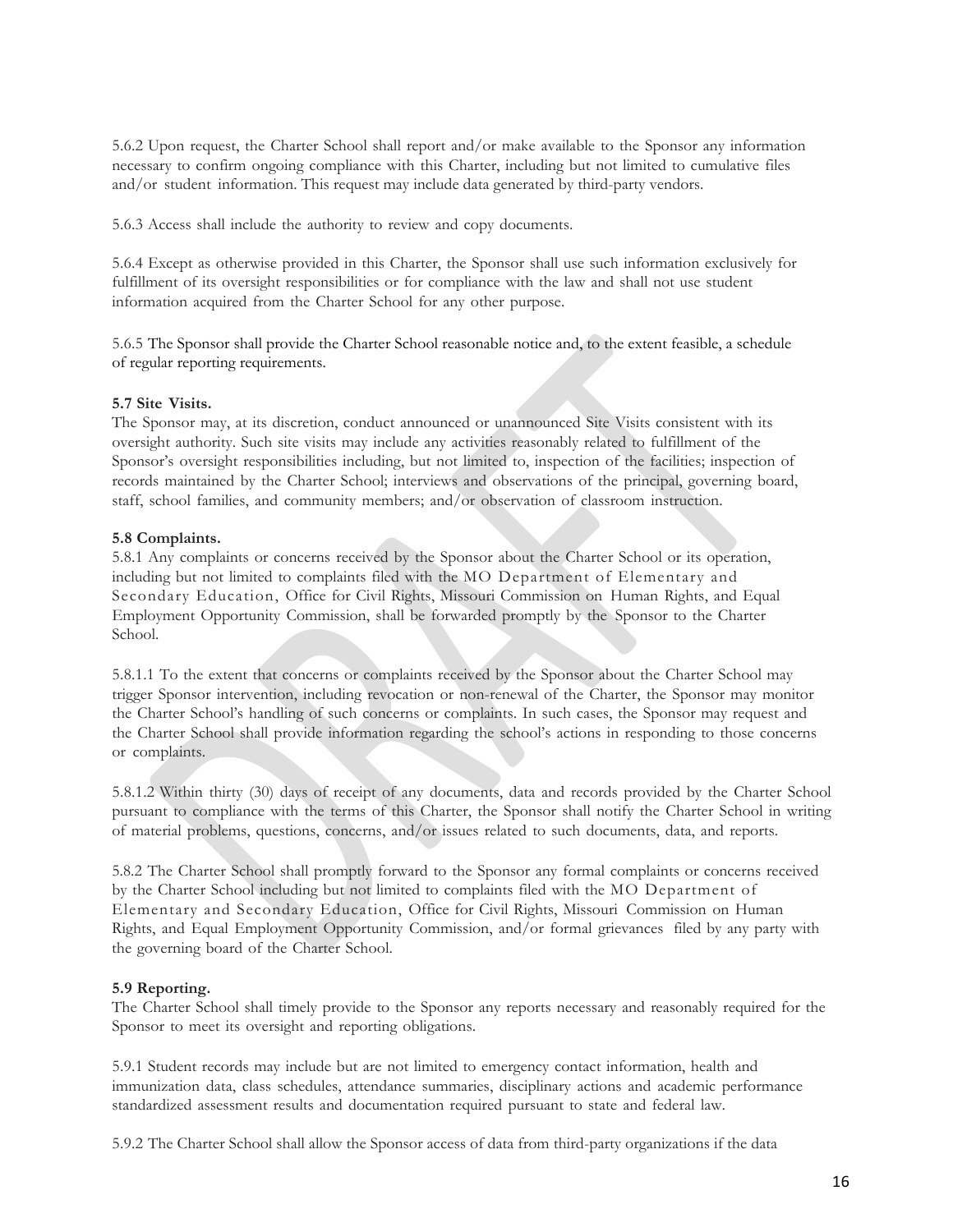relates to performance benchmarks.

5.9.3 The Sponsor shall endeavor to reduce the reporting burden it places on the Charter School by providing reasonable notice for requests, limiting requests to what is reasonably required for the Sponsor to fulfill its duties for oversight, accountability and reporting, and avoiding duplicative requests by accessing data collected by DESE through MOSIS.

# **5.10 Dispute Resolution.**

In the event of a dispute between the Charter School and the Sponsor regarding the terms of this Charter or any other issue regarding the relationship between the Charter School and the Sponsor, the Parties agree to implement the following Dispute Resolution Plan in good faith.

5.10.1 Each Party agrees to notify the other, in writing, of the specific disputed issue(s).

5.10.2 Within thirty (30) days of sending written correspondence, or longer if both parties agree, the Charter School Representative and the Sponsor Representative, or their designees, shall confer in a good faith effort to resolve the dispute.

5.10.3 If the dispute has not been resolved following efforts to confer, the parties agree to identify a neutral, third-party mediator to assist in dispute resolution. The format of the third-party mediation process shall be developed jointly by the representatives and shall incorporate informal rules of evidence and procedure unless both parties agree otherwise. Mediation costs shall be shared equally between the Charter School and the Sponsor. The finding(s) or recommendation(s) of any mediator shall be binding unless the governing authorities of the School and Sponsor agree jointly in writing to non-bind themselves.

5.10.4 In the event that neither the mediation process nor other good faith efforts achieve resolution of the dispute, the Charter School may exercise any legal rights and pursue any legal remedies that are available under applicable law.

5.10.5 In the event that neither the mediation process nor other good faith efforts achieve resolution of the dispute, the Sponsor may take any action it deems appropriate, consistent with its duty to ensure that the Charter School is in material compliance with this Charter and applicable law. Nothing in this section be construed to abridge or in any way limit the Sponsor's authority to revoke a Charter consistent with the requirements of section 160.405.7 RSMo.

# **5.11 Notification.**

5.11.1 The Charter School shall notify the Sponsor immediately of any conditions that it knows are likely to cause it to violate the terms of this Charter or applicable law.

5.11.2 The Charter School shall notify the Sponsor immediately of any circumstance requiring the closure of the Charter School, including but not limited to a natural disaster, such as an earthquake, storm, flood or other weather-related event, other extraordinary emergency, or destruction of or damage to the school facility.

5.11.3 The Charter School shall immediately notify the Sponsor of the arrest or charge of any members of the Charter School's governing board or of a Charter School employee for a crime punishable as a felony, any crime related to the misappropriation of funds or theft, any crime or misdemeanor constituting an act against a minor child or student, or of the investigation of a member of the Charter School's governing board or of any Charter School employee for child abuse.

5.11.4 The Charter School shall notify the Sponsor immediately of any change in its corporate status with the Missouri Secretary of State's Office.

5.11.5 The Charter School shall notify the Sponsor immediately of a default on any obligation, which shall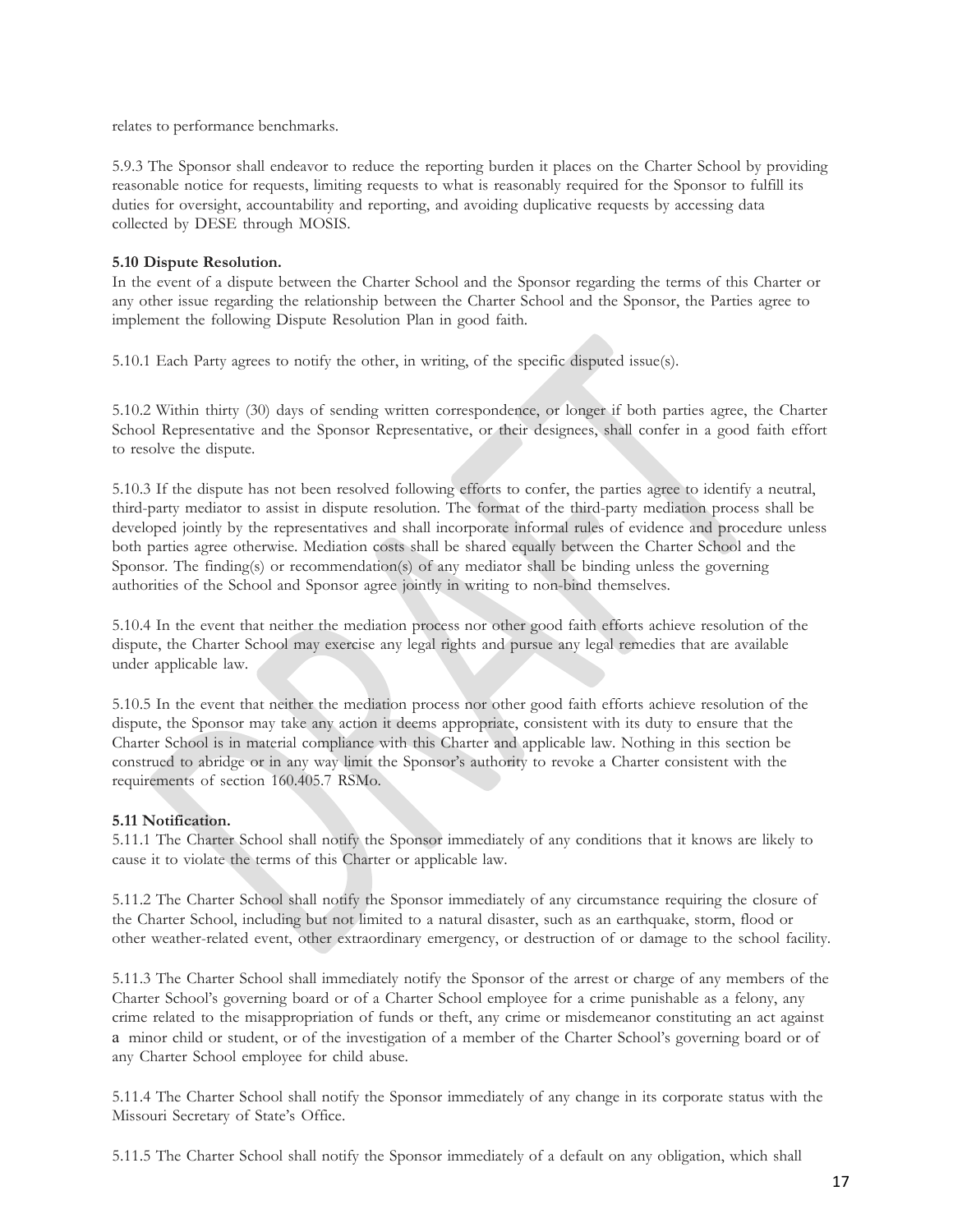include debts for which payments are past due by sixty (60) days or more.

5.11.6 The Charter School shall notify the Sponsor immediately if at any time during the school year, the Charter School's enrollment decreases by ten percent (10%) or more compared to the most recent pupil count submitted to the Sponsor and/or DESE.

5.11.7 The Charter School shall notify the Sponsor immediately if the Charter School is named in a lawsuit.

# **Part 6: Contract Implementation.**

# **6.1 Entire Agreement.**

The Parties intend this Charter, including all attachments and exhibits, to represent a final and complete expression of their agreement, which shall be considered the Charter. All prior representations, understandings and discussions are merged herein, and no course of prior dealings between the Parties shall supplement or explain any terms used in this document. The Parties recognize that amendments to this Charter may be approved from time to time hereafter.

# **6.2 Notice.**

Any notice required or permitted under this Charter shall be in writing and shall be effective immediately upon personal delivery, subject to verification of service or acknowledgment of receipt, or three (3) days after mailing when sent by certified mail, postage prepaid to the following:

In the case of the Charter School: INSERT

In the case of the Sponsor: Robbyn Wahby, Executive Director Missouri Charter Public School Commission 20 South Sarah Street St. Louis, MO 63108

# **6.3 Indemnification and Disclaimer of Liability.**

6.3.1 The Parties acknowledge that the Charter School is not acting as the agent of, or under the direction and control of the Sponsor, except as required explicitly by law or this Charter, and that the Sponsor does not assume liability for any loss or injury resulting from the acts or omissions of the Charter School, its directors, trustees, agents, or employees.

6.3.2 The Charter School acknowledges that it is without authority to extend the faith and credit of the Sponsor to any third party. The Charter School shall clearly indicate to vendors and other entities and individuals that the obligations of the Charter School under agreement or contract are solely the responsibility of the Charter School and are not the responsibility of the Sponsor.

6.3.3 The Charter School shall defend, indemnify, and hold harmless the Sponsor and its officers, directors, agents, and employees from any and all claims, demands, suits, actions, proceedings, loss, cost, and damages of every kind and description, including but not limited to attorneys' fees and/or litigation expenses which may be brought or made against or incurred by the Sponsor on account of any action of the Charter School, its employees, agents or assigns. The provisions or limits of insurance required under this Charter shall not limit the liability of the Charter School.

6.3.4 This Charter is not an employment contract. No officer, employee, agent, or subcontractor of the Charter School is an officer, employee, or agent of the Sponsor.

6.3.5 The Sponsor shall not be liable for the debts or financial obligations of the Charter School.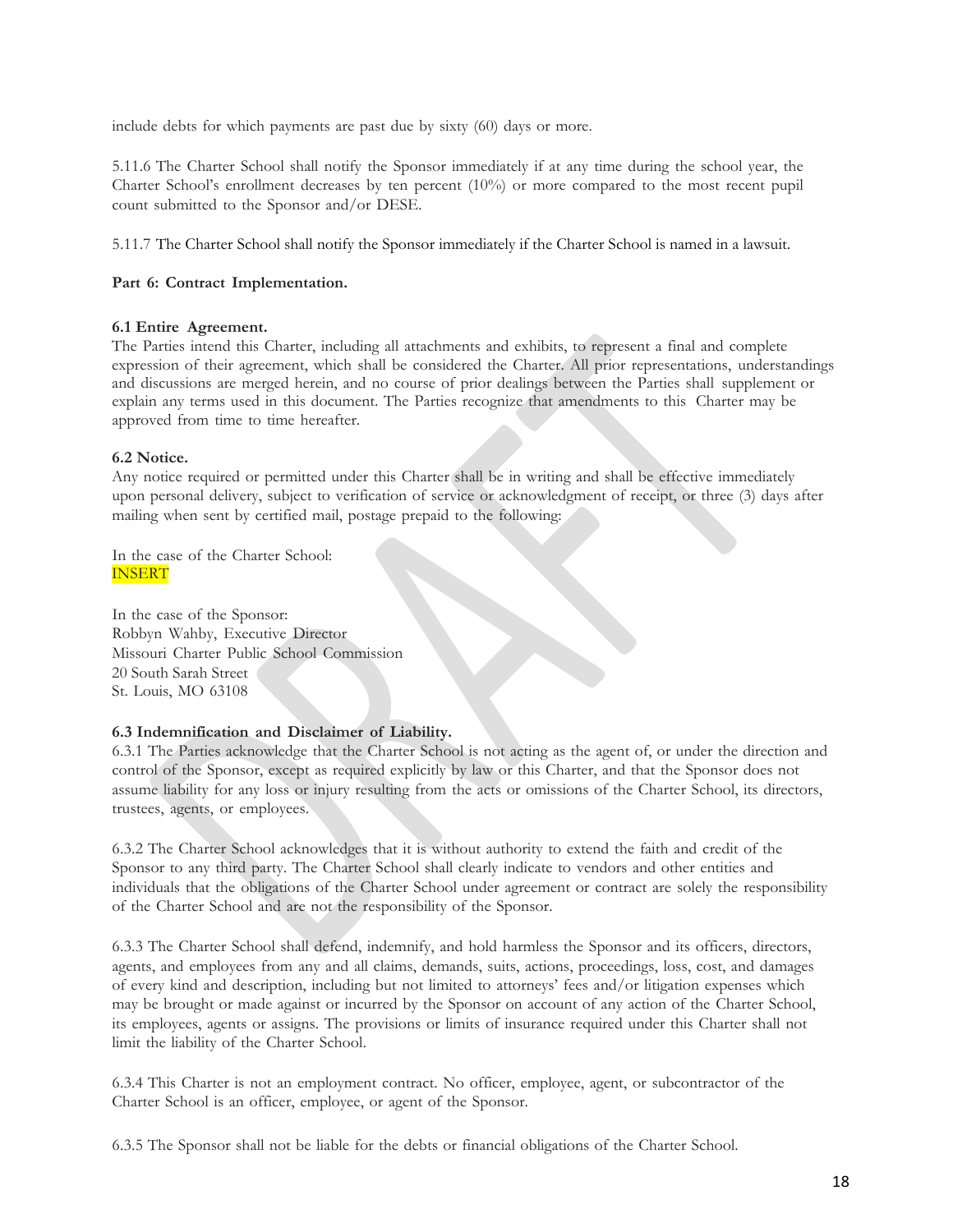6.3.6 The Charter School shall not be liable for the debts or financial obligations of the Sponsor.

# **6.4 Waiver.**

The failure of either Party to insist on strict performance of any term or condition of this Charter shall not constitute a waiver of that term or condition, even if the Party accepting or acquiescing in the nonconforming performance knows of the nature of the performance and fails to object to it.

### **6.5 Assignment.**

No right or interest in the this Charter may be assigned by anyone on behalf of the Charter School without prior written approval of the Sponsor and delegation of any contractual duty of the Charter School shall not be made without prior written approval of the Sponsor, which approval may be given or withheld at the sole discretion of the Sponsor. A violation of this provision shall constitute a serious breach of the Charter pursuant to section 160.405.7, RSMo. and shall be grounds for revocation of the Charter.

### **6.6 Applicable Law.**

This Charter shall be governed by and construed in accordance with the laws of the State of Missouri and all applicable federal laws of the United States.

6.6.1 The Parties intend that where this Charter references federal or state laws, that they be bound by any amendments to such laws upon the effective date of such amendments.

6.6.2 The Charter School shall comply with all federal and state laws and regulations that are applicable to charter schools unless the School has expressly received a waiver from such laws and regulations. The Charter School shall conform, in all respects, with the educational standards contained in this Charter.

### **6.7 Severability.**

The provisions of this Charter are severable. Any term or condition deemed illegal or invalid shall not affect any other term or condition, and the remainder of the Charter shall remain in effect unless otherwise terminated by one or both of the Parties.

### **6.8 Third Party Beneficiary.**

The enforcement of the terms and conditions of this Charter, and all rights of action relating to such enforcement, shall be strictly reserved to the Sponsor and the Charter School. Nothing contained in this Charter shall give or allow any claim or right of action whatsoever by any other or third person. It is the express intent of the Parties to this Charter that any person receiving services or benefits hereunder shall be deemed an incidental beneficiary only.

# **6.9 Counterparts; Signature by Facsimile.**

The Charter may be signed in counterparts, which shall together constitute the original Charter. Signatures received by facsimile by either of the Parties shall have the same effect as original signatures.

### **6.10 Material Amendment.**

Any Material Amendment to this Charter shall be effective only with approval of both the Sponsor and the Charter School.

6.10.1 The Charter School may submit any proposed Material Amendment to the Sponsor in accordance with guidance to be promulgated by the Sponsor.

6.10.2 Changes to the Charter that constitute Material Amendments include, but are not limited to, the following:

6.10.2.1 Changes in legal status; ownership; governance; or senior management, including the structure of the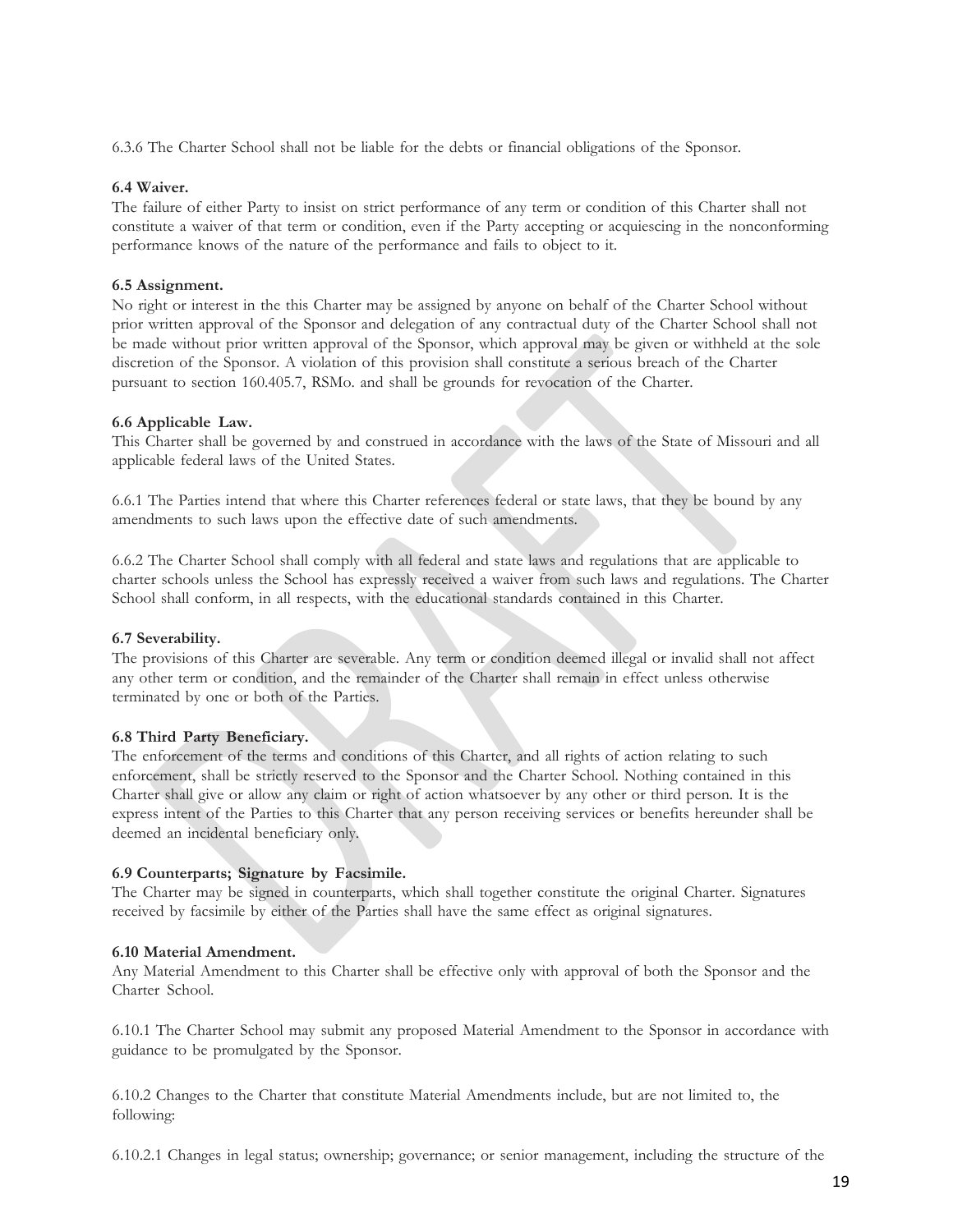governing board and its membership;

6.10.2.2 The termination or change of a comprehensive management company shall constitute a material change to the terms of the Charter and shall be subject to prior written authorization from the Sponsor.

6.10.2.3 Changes to the mission statement;

6.10.2.4 Variances in actual enrollment that exceed or fall short of enrollment projections contained in the Charter by more than ten percent  $(10\%)$ ;

6.10.2.5 Changes in grade levels served;

6.10.2.6 Changes in location of the Facilities;

6.10.2.7 Changes in the school calendar affecting the number of days of instruction;

6.10.2.8 Changes in admissions or enrollment preferences or procedures;

6.10.2.9 Changes in special education status or procedures;

6.10.2.10 Changes in LEA status; and

6.10.2.11 Substantial changes to the educational program with respect either to content or method.

### **6.11 Non-Material Amendment.**

A Non-Material Amendment to this Charter may be made effective by the Charter School through written Notification to the Sponsor.

6.11.1 Non-Material Amendments to the Agreement include, but are not limited to, the following:

6.11.1.1 Amendments to the Charter School's bylaws;

6.11.1.2 Revisions and/or amendments to the instructional methods or curriculum that do not affect the School's mission or pupil performance standards;

6.11.1.3 Variances in actual enrollment that do not exceed or fall short of enrollment projections contained in the Charter by more than ten percent (10%);

6.11.1.4 Changes to the mailing address, telephone, and/or fax number of the Charter School provided that such changes do not constitute a change to the School's location; and

6.11.2 Unless the Sponsor objects in writing within thirty (30) days following Notification, a Non-Material Amendment shall become effective thirty (30) days following Notification.

6.11.3 The Sponsor may object in writing to a Non-Material Amendment either on the basis that the proposed change constitutes a Material Amendment or for other good cause that shall be stated in the objection.

6.11.4 Unless the Sponsor objects in writing, the Non-Material Amendment shall become effective after thirty (30) days.